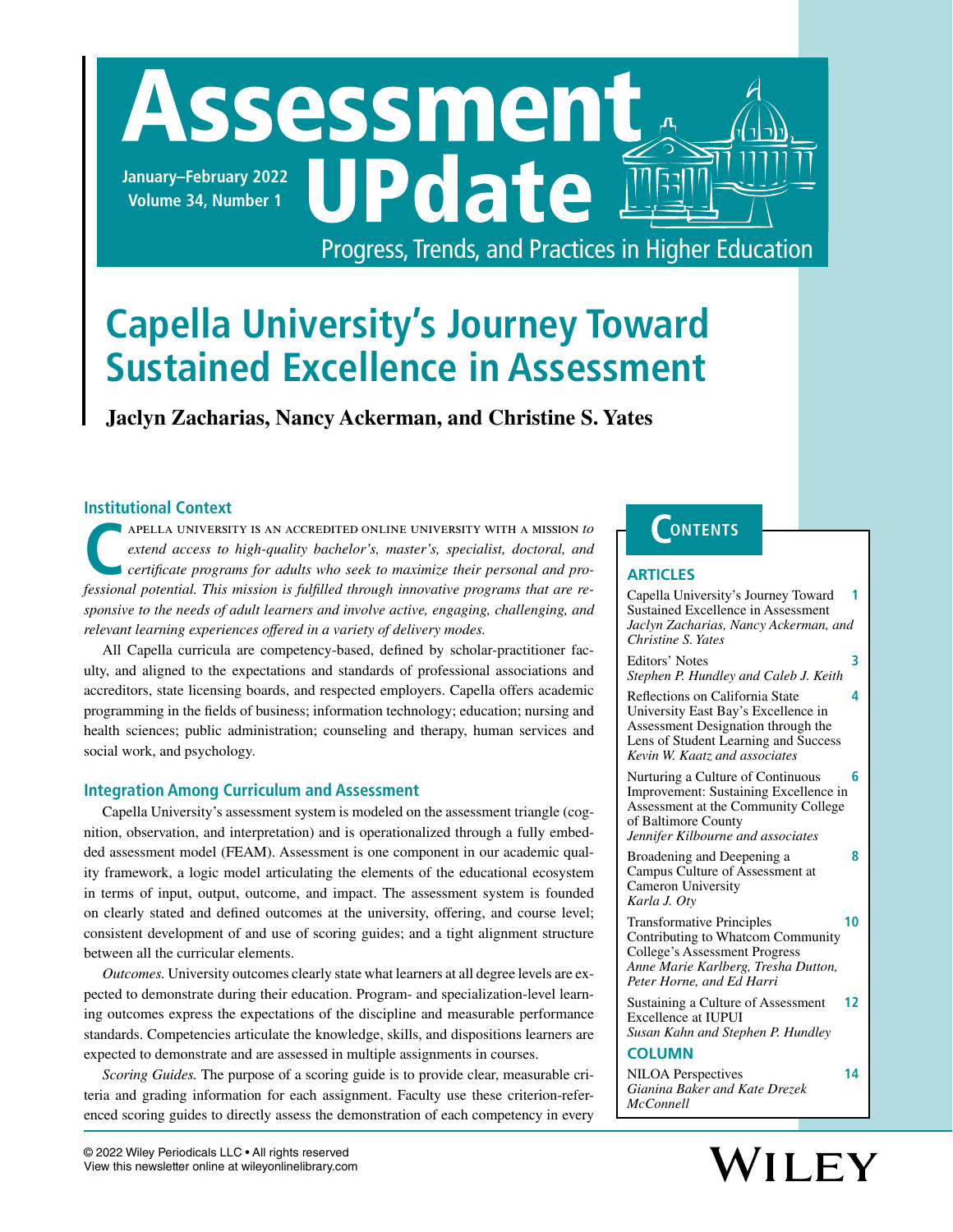# **Assessment Update**

#### Progress, Trends, and Practices in Higher Education

*ASSESSMENT UPDATE* (Print ISSN: 1041-6099; Online ISSN: 1536- 0725) is published bimonthly by Wiley Periodicals LLC, 111 River St., Hoboken, NJ 07030-5774 USA.

Postmaster: Send all address changes to *ASSESSMENT UPDATE*, Wiley Periodicals LLC, C/O The Sheridan Press, PO Box 465, Hanover, PA 17331 USA.

**Information for Subscribers:** *Assessment Update* is published in 6 issues per year. Subscription prices for 2022 are: **Institutional Print + Online:** \$399 (The Americas), £210 (UK), €262 (Europe), \$399 (rest of the world). **Institutional Online Only:** \$355 (The Americas), £187 (UK), €233 (Europe), \$355 (rest of the world). **Institutional Print Only:** \$371 (The Americas), £196 (UK), €244 (Europe), \$371 (rest of the world). **Personal Print + Online:** \$176 (The Americas), £95 (UK), €121 (Europe), \$217 (rest of the world). **Personal Online Only:** \$126 (The Americas), £60 (UK), €77 (Europe), \$126 (rest of the world). **Personal Print Only:** \$160 (The Americas), £98 (UK), €125 (Europe), \$201 (rest of the world). Prices are exclusive of tax. Asia-Pacific GST, Canadian GST/HST and European VAT will be applied at the appropriate rates. For more information on current tax rates, please go to https://onlinelibrary.wiley.com/library-info/products/price-lists/ payment. The price includes online access to the current and all online backfiles to January 1, 2018, where available. For other pricing options, including access information and terms and conditions, please visit https://onlinelibrary.wiley.com/library-info/products/price-lists. Terms of use can be found here: https://onlinelibrary.wiley.com/ terms-and-conditions.

**Copyright and Copying (in any format):** Copyright © 2022 Wiley Periodicals LLC. All rights reserved. No part of this publication may be reproduced, stored, or transmitted in any form or by any means without the prior permission in writing from the copyright holder. Authorization to copy items for internal and personal use is granted by the copyright holder for libraries and other users registered with their local Reproduction Rights Organisation (RRO), e.g. Copyright Clearance Center (CCC), 222 Rosewood Drive, Danvers, MA 01923, USA (www.copyright.com), provided the appropriate fee is paid directly to the RRO. This consent does not extend to other kinds of copying such as copying for general distribution, for advertising or promotional purposes, for republication, for creating new collective works, or for resale. Permissions for such reuse can be obtained using the RightsLink "Request Permissions" link on Wiley Online Library. Special requests should be addressed to: [permissions@wiley.com.](http://www.skidmore.edu/classics/marnush/teagle/)

**Delivery Terms and Legal Title:** Where the subscription price includes print issues and delivery is to the recipient's address, delivery terms are<br>**Delivered at Place (DAP)**; the recipient is responsible for paying any<br>import duty or taxes. Title to all issues transfers Free of Board (FOB) our shipping point, freight prepaid. We will endeavour to fulfil claims for missing or damaged copies within six months of publication, within our reasonable discretion and subject to availability.

Our policy is to replace missing or damaged copies within our reason-able discretion, subject to print issue availability, and subject to Wiley's Title-By-Title Journals Subscriptions Terms & Conditions. Claims for missing or damaged print issues must be sent to cs-journals@wiley. com within three months from date of subscription payment or date of issue publication, whichever is most recent.

**Back issues:** Single issues from current and recent volumes are available at the current single-issue price from cs-journals@wiley.com. **Disclaimer:** The Publisher and Editors cannot be held responsible for errors or any consequences arising from the use of information contained in this journal; the views and opinions expressed do not necessarily reflect those of the Publisher and Editors, neither does the publication of advertisements constitute any endorsement by the Publisher and Editors of the products advertised.

**Journal Customer Services:** For ordering information, claims and any enquiry concerning your journal subscription please go to https:// wolsupport.wiley.com/s/contactsupport?tabset-a7d10=2 or contact your nearest office. **Americas:** Email: cs-journals@wiley.com; Tel: +1 877 762 2974. **Europe, Middle East, and Africa:** Email: cs-journals@ wiley.com; Tel: +44 (0) 1865 778315; 0800 1800 536 (Germany). **Asia Pacific:** Email: cs-journals@wiley.com; Tel: +65 6511 8000. **Japan:** For Japanese speaking support, Email: cs-japan@wiley.com. **Visit our Online Customer Help** at https://wolsupport.wiley.com/s/ contactsupport?tabset-a7d10=2.

Wiley's Corporate Citizenship initiative seeks to address the envi-ronmental, social, economic, and ethical challenges faced in our business and which are important to our diverse stakeholder groups. Since launching the initiative, we have focused on sharing our content with those in need, enhancing community philanthropy, reducing our carbon impact, creating global guidelines and best practices for paper use, establishing a vendor code of ethics, and engaging our colleagues and other stakeholders in our efforts. Follow our progress at www. wiley.com/go/citizenship.

View this journal online at www.wileyonlinelibrary.com/journal/AU. **Executive Editor:** Stephen P. Hundley. **Associate Editor:** Caleb J. Keith. **Assistant Editors:** A. Katherine Busby and Shirley J. Yorger. **Publishing Director:** Lisa Dionne Lento. **Production Editor:** Mary Jean Jones. **Editorial Correspondence:** Contact via email: aupdate@iupui.edu. For submission instructions, subscription, and all other information, visit: www.wileyonlinelibrary.com/journal/au. Printed in the USA by The Sheridan Group.

WILEY

assignment. The use of standard scoring guides in all sections helps ensure grading consistency across faculty and over time. Faculty judge competency demonstration as reflecting one of four performance levels: nonperformance, basic, proficient, and distinguished.

*Alignment Leading to Measurement of Learning.* Capella's FEAM embeds curricular expectations—in the form of course competencies aligned to program outcomes—into every graded assignment and assessment instrument. Scoring guide criteria are aligned to competencies and are, therefore, used as measures of outcome and competency demonstration. As a result, faculty judgments can be aggregated over time as a measure of learning at the unit, course, and program level and builds a rich context for interpreting data to improve the learning experience.

#### **Using Measurement of Learning to Evaluate Program Health**

Capella conducts regularly scheduled reviews at different frequencies and levels of detail that include data trend analysis, interpretation, and action plan development as needed. The two primary reviews are Academic Program Review (APR) and Learner Performance Review (LPR). Additionally, Capella uses measurement of learning to facilitate transparency to both internal and external audiences.

# Assessment is one component in our academic quality framework, a logic model articulating the elements of the educational ecosystem in terms of input, output, outcome, and impact.

#### $ot$

*Academic Program Review.* APR is a holistic analysis of the health of a particular academic offering using the Academic Quality Framework. APRs are conducted every five years by faculty in collaboration with assessment specialists, accreditation specialists, product managers, institutional effectiveness analysts, and others as needed. This team analyzes aggregated competency demonstration and learning outcomes assessment data; alumni survey results; end-of-course evaluation (EOCE) results; a quarterly experience survey that measures learner satisfaction with overall experience at Capella; faculty course evaluation results; faculty performance, enrollment, persistence, and completion rates; and additional measures as appropriate. They also conduct an in-depth review of curriculum elements, course sequencing, and external standards and monitor the success of previously made improvements against goals. The team develops recommendations to address any issues identified and presents these to the dean for resource prioritization.

*Learner Performance Review.* Assessment specialists conduct LPRs for all academic offerings; these involve an in-depth review of each course in a program or specialization every two to three years, or more frequently if needed for specialized accreditations. The assessment specialists produce a report showing aggregated performance data for each learning outcome and each course competency in every course; they include additional review as needed of assignment-level performance, course revision history, curricularassessment alignments, and EOCE data. The report includes analysis of data and recommendations for revisions to the overall offering, specific courses, and/or specific course activities as appropriate. A team including the assessment specialist, program director, faculty, academic associates, and accreditation specialist discuss the report and recommendations and determine action plans for moving forward.

*Transparency.* Capella has a public-facing website (CapellaResults.com) which displays aggregated learning and career outcomes data for Capella's academic offerings. Additionally, every learner at Capella has a personalized competency map which shows their academic progress on each course competency, so they can build on their strengths and improve in needed areas. Learners can share Competency Maps on social media *(continued on page 9)*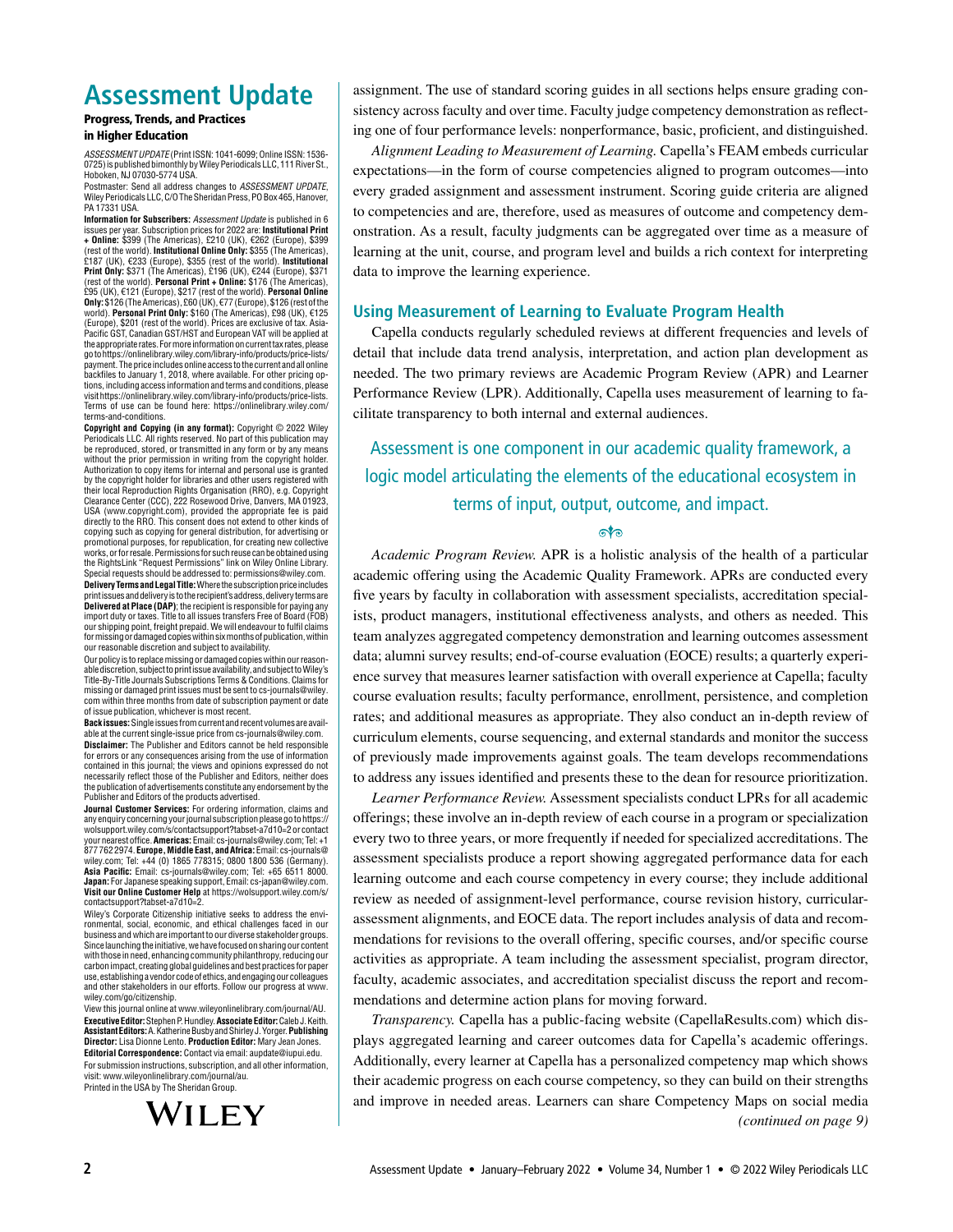# <span id="page-2-0"></span>**Editors' Notes**

# **Peer Review in Assessment and Improvement: An Overview of Five Principles to Promote Effective Practice**

## **Stephen P. Hundley and Caleb J. Keith**

**IV** IN THIS SPECIAL ISSUE OF *Assessment*<br> *Update*, we profile select recipients<br>
of the 2021 *Excellence in Assessment* (EIA) Designation, a national-level n this special issue of *Assessment Update*, we profile select recipients of the 2021 *Excellence in Assess*recognition co-sponsored by VSA Analytics, the National Institute for Learning Outcomes Assessment (NILOA), and the American Association of Colleges and Universities (AAC&U). As described on NILOA's website [\(https://](https://www.learningoutcomesassessment.org/eia/) [www.learningoutcomesassessment.org/](https://www.learningoutcomesassessment.org/eia/) [eia/\)](https://www.learningoutcomesassessment.org/eia/), the EIA Designation recognizes institutions that successfully integrate assessment practices throughout the institution, provide evidence of student learning outcomes, and use assessment results to guide institutional decision-making and improve student performance. This issue features articles from some of the institutions receiving the 2021 honor, including IUPUI, our home institution.

As many readers know, IUPUI also hosts the Assessment Institute in Indianapolis, the oldest and largest U.S. higher education event focused on assessment and improvement. Following two years offering a virtual engagement to accommodate disruptions associated with the COVID-19 pandemic, **we will resume our in-person Assessment Institute, held October 9–11, 2022, at the Indianapolis Marriott Downtown Hotel**. We look forward to presenting an array of workshops, keynote presentations, concurrent and poster sessions, and networking opportunities at the 2022 Assessment Institute. Learn more about this year's event, including registration

details, schedule overview, and program tracks and topics, at our website, [https://](https://assessmentinstitute.iupui.edu/index.html) [assessmentinstitute.iupui.edu/index.html](https://assessmentinstitute.iupui.edu/index.html).

The theme of our Editors' Notes for 2022 is "Peer Review in Assessment and Improvement: Five Principles to Promote Effective Practice." Peer review has long been used in the higher education sector to serve a variety of purposes and meet the needs of several audiences. Activities supportive of assessment and improvement also increasingly rely on peers to offer credible subject matter expertise in respective contexts, provide judgments, develop recommendations for enhanced performance, and make contributions to creating and sustaining a culture of continuous improvement and innovation. The five principles to promote effective practice in peer review for assessment and improvement are:

- 1. Recognize the purpose of the peer review process in higher education assessment and improvement.
- 2. Value the multitude of perspectives, contexts, and methods related to assessment and improvement.
- 3. Adopt a consultative approach to the peer review process.
- 4. Make effective judgements using inclusive sources and credible evidence.
- 5. Provide relevant feedback to stakeholders.

## *Principle #1***: Recognize the purpose of the peer review process in higher education assessment and improvement**

One enduring feature of the higher education sector is its use of peers in processes to generate, evaluate, disseminate, and curate knowledge for a variety of purposes and audiences. Peers are often individuals who are regarded as subject matter experts in a particular domain, and they usually have educational and professional preparation and experiences comparable to those desirous of and reliant on the peer's perspectives, judgment, and feedback. Depending on the purpose of the peer review process, peers may be local in nature (e.g., within the institution), represent a valued external constituency (e.g., community members, employers, or alumni), or have an "arms-length" distance from the activity under review (e.g., colleagues from the discipline or profession working in other institutional settings). The type of review informs which peer(s) are appropriate to engage. Indeed, peers have the potential to contribute to a variety of worthwhile activities, including reviews of teaching; evaluations of academicians for tenure and promotion purposes; making judgements about the significance and quality of scholarly contributions; as part of periodic, internally oriented program review processes; as colleagues serving on accreditation teams; and, increasingly, as part of assessment and improvement activities taking *(continued on page 15)*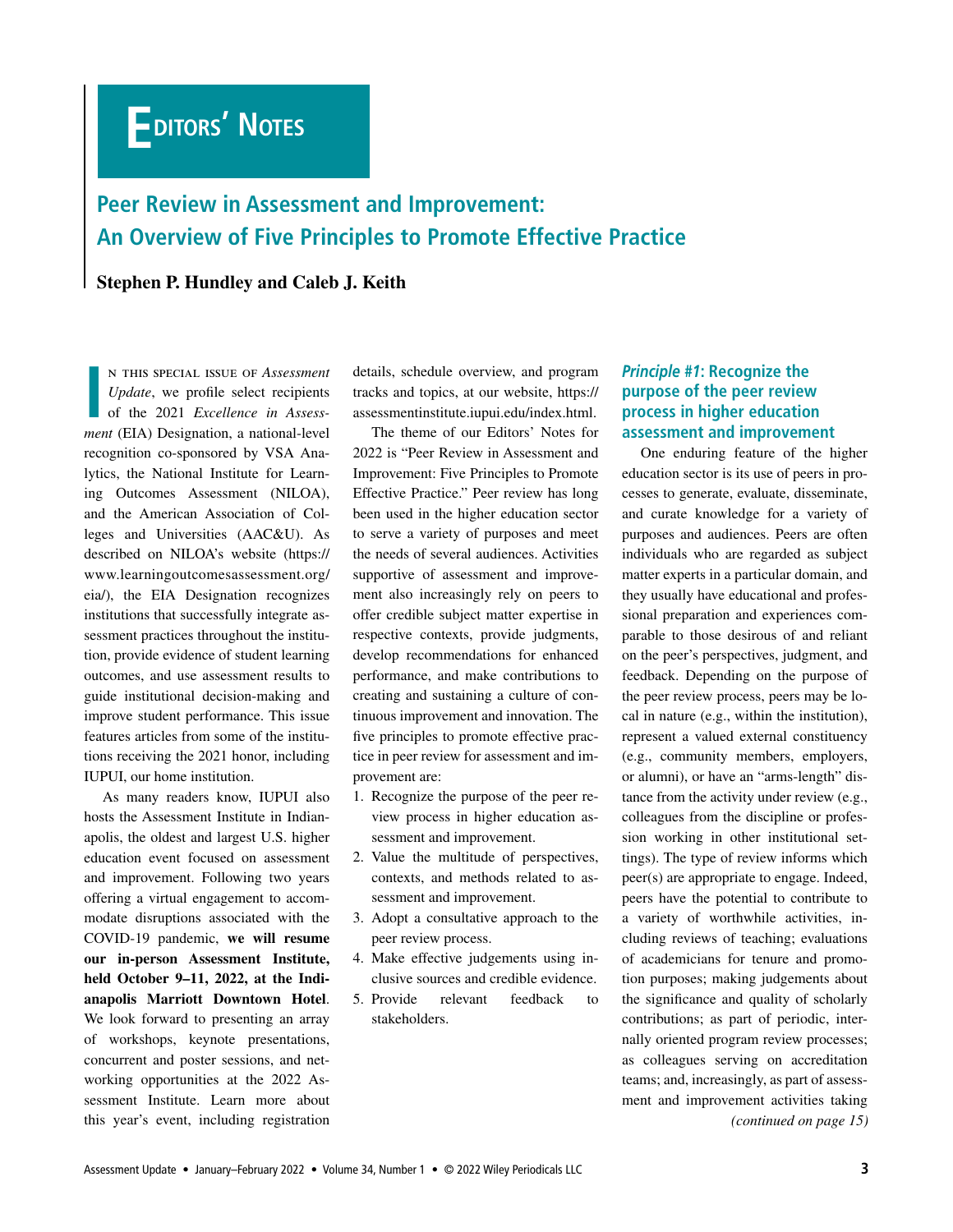# <span id="page-3-0"></span>**Reflections on California State University East Bay's Excellence in Assessment Designation through the Lens of Student Learning and Success**

**Kevin W. Kaatz, Ana Almeida, Sarah Aubert, Paul Carpenter, Caron Inouye, Danika LeDuc, Balaraman Rajan, Julie Stein, and Fanny Yeung**

#### **Institutional Context**

**I** *ntroduction to California State University East Bay (CSUEB).* Part of the 23-campus California State University system, CSUEB is a designated Hispanic-, Asian-American-Native-American-Pacific-Islander-, and Minority-Serving Institution, serving a high proportion of commuter, transfer, first-generation, international, and non-traditional students. With one of the most diverse student populations in the United States, the university has a strong commitment to building a culture of equitable and inclusive teaching, learning, and assessment.

*Summary of ILO Assessment Integration into Existing University Assessment Processes.* Institutional Learning Outcomes (ILOs) were developed campuswide with faculty, staff, and students and approved by the Academic Senate in 2012. Cross-disciplinary faculty teams collaborated to build an ILO assessment infrastructure that integrated with existing academic, general education, graduate, and co-curricular assessment. As part of that process, multi-disciplinary faculty developed, piloted, and implemented assessment rubrics for every ILO following a university-wide plan. Today, the campus has a robust campus-wide assessment process including closing-the-loop activities supported by multiple faculty committees and campus leadership.

*Focus of Article.* CSUEB's award of the Excellence in Assessment (EIA) designation is a credit to the multidisciplinary collaboration of faculty who shepherded our assessment processes and resulting institutional improvements and growth. Looking ahead, our direction is to increase active learning, become a more unified campus around student success form of assignment design workshops providing faculty with the time, space, structure, and funding to create tangible and concrete assignments that aligned with the ILOs and deepened student learning. Faculty coaches reviewed assignments, explained learning outcomes,

By improving assignment design to be transparent, anti-racist, and equitable, we better serve our diverse students by giving them the opportunity to be more reflective on their learning, which more authentically represents their learning.

#### $\bullet\bullet$

approaches, include more student voices in the assessment process, and build in more assessment of student learning experiences outside the classroom that align to our ILOs.

### **Top EIA Assessment Achievements Were Pointed Toward Student Success**

*University-wide Engagement.* Hundreds of faculty members from the university's four colleges and university libraries have been involved in all aspects of ILO assessment, including rubric development, collection, and evaluation. Faculty from every college also developed ILO assignment guides for every ILO, which were shared with the campus community.

*Peer-to-peer Discussions of Effective Assignment Design.* University-wide engagement extended to funded professional development opportunities in the and brainstormed creative options to help their faculty peers meet the ILO in a particular discipline. Faculty implemented different strategies to elicit student work that clearly demonstrated their learning of that outcome. These facilitated peer-topeer coaching sessions improving assignment design proved to be a critical part of the assessment process.

*Closing the Loop.* Closing-the-loop discussions took place in all colleges following the aggregation and reporting of assessment data. Faculty discussed improving pedagogical practices, assignment design, and the format of assignments (e.g., formative vs. summative, scaffolding, self and peer assessment). The results provided a starting point for rich conversations among faculty as to how they define, understand, and use the ILO rubrics to improve engagement and demonstrate student learning.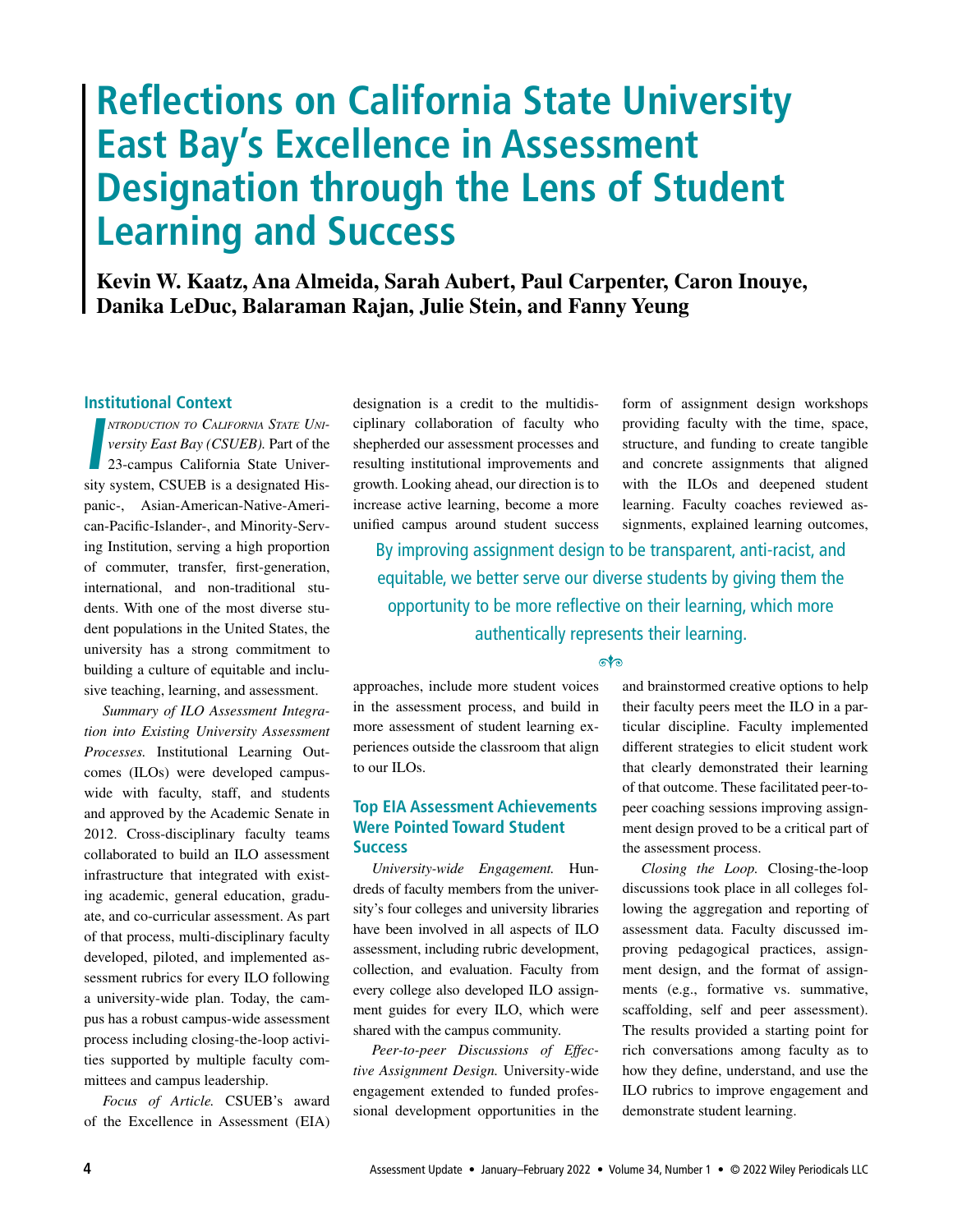*University-wide Growth.* It is clear from this university-wide work that faculty have a passion for student learning and a desire to dedicate more time and energy to best support students' learning. Campus-wide activities and discussions provided forums to remind students that they are doing good, albeit challenging, work. It showed faculty are not alone in helping students attain these learning outcomes. This work also allowed faculty the chance to learn more about their own institution and to realize that they are working collectively toward similar goals. It is also clear that the university as a whole has matured in its collective decisionmaking ability. We now have a range of faculty and staff highly experienced in assessment who also operate very effectively as a group to make meaningful improvements.

### **Top Future Directions Are Toward Strengthening Student Success**

*Assessment Practices that Differentiate Between Teaching and Learning.* Engaging students in evidence-based active learning experiences is a priority at CSUEB. Providing students multiple ways to externalize their thinking, with more emphasis on no- or low-stakes assessments, allows us greater insight into student learning and the ability to adapt as needed. We are shifting the metrics of our teaching from "content coverage" to "student mastery." By improving assignment design to be transparent, anti-racist, and equitable, we better serve our diverse students by giving them the opportunity to be more reflective on their learning, which more authentically represents their learning. We are also moving toward the idea that assessment is "student-centered and instructor-supporting." It is our expectation and assumption that improving assignments for assessment purposes will allow for a better understanding of student learning while also pointing out areas for improvement. As part of this, we plan to continue collecting comparative data to show improvement of student learning over time.

*Integration of Curriculum and Assessment Processes.* We will continue to integrate our curricular and assessment processes in our ongoing work to strengthen student success. This process has intentionally brought together faculty from all over the university at every stage of the process, on every ILO. It is apparent we have a collective responsibility around shaping and developing a student's progress toward any given outcome. This also highlights the need to continue to work together to help better understand the interconnectedness of curriculum and assessment and to provide the most cohesive student experience possible, particularly around the core competencies. Institutional and pedagogical goals will also continue to focus on alignment and supporting student learning and success. As part of this effort, we are evaluating technologies that support a more integrated curriculum development and assessment infrastructure. By better integrating processes into all aspects of curriculum and assessment, faculty have a better understanding of student learning while simultaneously providing CSUEB with the necessary data for accreditation and institutional improvement.

*Increased Inclusion of Student Voices in ILO Assessment.* Another future direction is to give students more opportunities to engage with the ILO process and listen to their feedback on assessed assignments. As we prepare our students to be life-long learners, a more intentional and structured process for them to reflect on their own development across all the learning outcomes over time will prove useful.

*Increased Integration of Experiences Outside of the Classroom.* We recognize students' growth over the course of their college experience extends beyond the classroom to their involvement in activities such as internships and clubs. This engagement contributes to student learning and supports mastery of skills as they apply them in "real-world" settings. We plan to increase assessment across various student experiences over time to gather more on the progression of core competency development. Aligning and assessing students' experiences outside the classroom will also broaden the campus conversation about institutional effectiveness.

*CSUEB's President on Assessment Journey.* CSUEB President Cathy Sandeen effectively summarized our assessment journey in the August 2021 award announcement. "We know that a Cal State East Bay education is transforming for our students' lives. This honor recognizes how our faculty and staff connect the dots throughout an entire degree program, including our beyond-classroom experiences. The significant collaborations that occur to ensure these learning outcomes are unparalleled and make students' learning equitable, accessible and useful." ■

*Kevin W. Kaatz is an associate professor of history, Ana Almeida is an assistant professor and associate director of the Green Biome Institute, Sarah Aubert is the curriculum services project manager, Paul Carpenter is a professor and chair of kinesiology, Caron Inouye is the director of general education and a professor, Danika LeDuc is the associate dean in the College of Science, Balaraman Rajan is an associate professor of management, Julie Stein is the educational effectiveness project manager, and Fanny Yeung is the director of Institutional Effectiveness and Research at California State University East Bay.* 

#### Assessment Institute in Indianapolis

Hosted by [IUPUI,](https://assessmentinstitute.iupui.edu/index.html) the Assessment Institute in Indianapolis is the oldest and largest U.S. higher education event focused on assessment and improvement. This year, we will resume our in-person event at the Indianapolis Marriott Downtown Hotel October 9–11, 2022.

**Learn more at the Assessment Institute website:** [https://assessmentinstitute.](https://assessmentinstitute.iupui.edu/) [iupui.edu/](https://assessmentinstitute.iupui.edu/)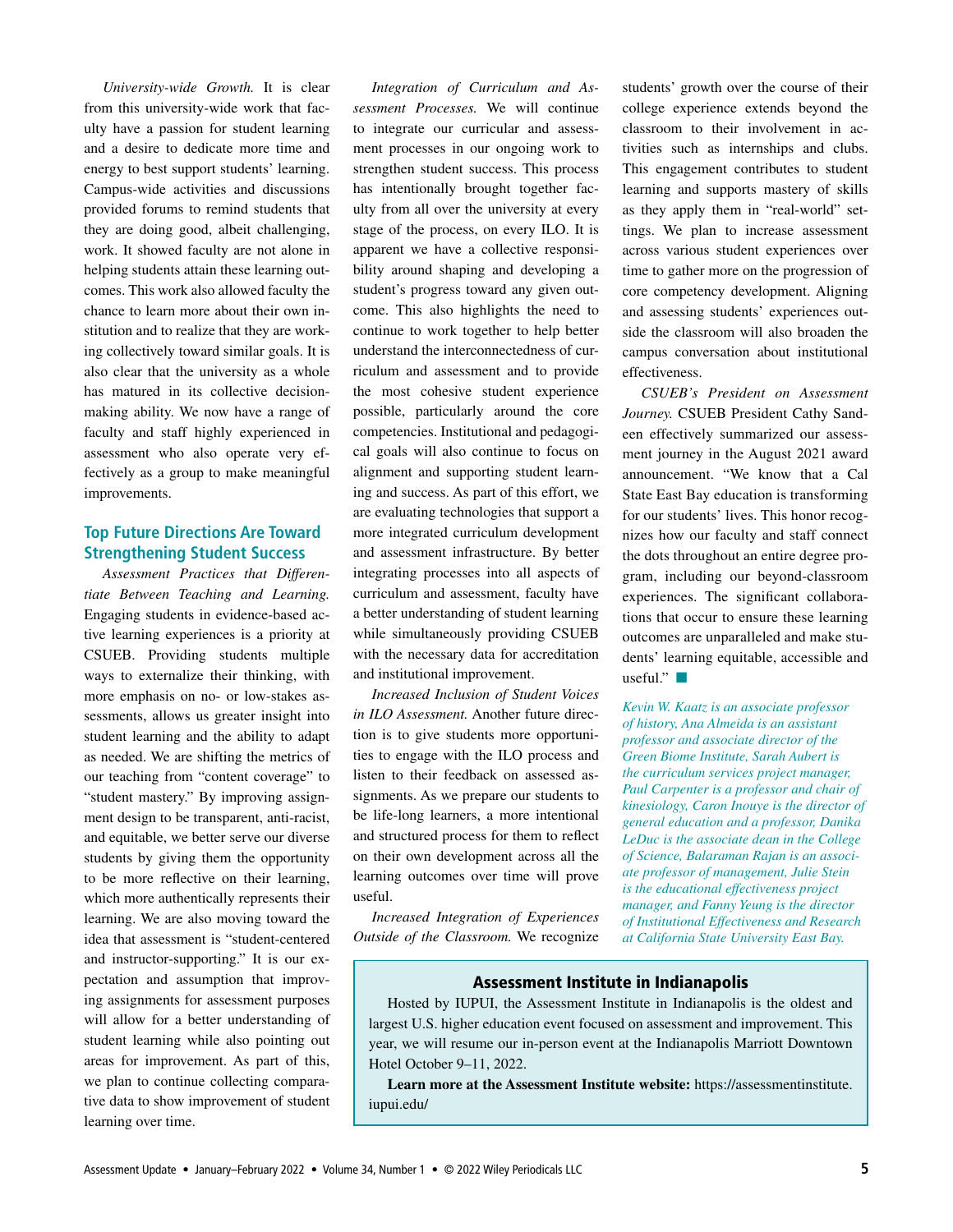# <span id="page-5-0"></span>**Nurturing a Culture of Continuous Improvement: Sustaining Excellence in Assessment at the Community College of Baltimore County**

**Jennifer Kilbourne, Amy Roberts Wilson, Glenda Breaux, and Joaquin G. Martinez**

**S** that draws upon the expertise of assessince 2001, Community College of Baltimore County (CCBC) has had an assessment system in place ment professionals and faculty stakeholders to conduct purposeful, systematic, and collaborative assessment at the course, program, and institutional levels. Applying for the renewal of the Sustained Excellence in Assessment award allowed us to re-examine our assessment initiatives through an external lens with the help of the Excellence in Assessment (EIA) designation rubric, and the process revealed areas for improvement. We are honored to have now won the sustained designation in both 2016 and 2021, and we move forward committed to continuous improvement.

#### **Institutional Context**

CCBC is a large, multi-campus institution serving more than 45,000 students each year. CCBC offers associate degrees and certificate programs in both career and transfer curricula that complement workforce demand in the Baltimore Region.

The philosophy that all members of the institution share responsibility for improvement of student learning as a collective enterprise guides assessment at CCBC. Collaborative internal reviews and advisory boards work with assessment leaders to monitor best practices, develop assessment resources, and support policies and procedures related to scheduled stages of the assessment loop. While these entities guide the assessment stages, discipline-faculty teams develop course and program assessment tools and interventions, which are embedded authentically within the classroom. That faculty drive tool development and implementation ensures authentic use and investment in assessment measures. The Office of Planning, Research, and Evaluintervention strategies in the classroom, guide program improvement, and inform professional development opportunities for faculty and staff. Validation, both internal and external, of assessment instruments ensures the use of high-quality assessment tools and procedures.

CCBC has four primary sets of student learning outcomes that guide all programs of study: core competencies, gen-

High Impact Practices (HIPs) infusion projects, designed to boost student engagement, success, and retention, provide broad assessment of shared learning outcomes through a data dashboard that allows course, program, and co-curricular stakeholders to disaggregate success and retention rates.

#### $\circ t$

ation (PRE) provides the infrastructure to analyze data used to develop intervention strategies to address learning deficits. These coordinated efforts embed assessment in students' CCBC experience and sustain excellence in assessment at CCBC.

#### **Assessment Strategies Embedded in the CCBC Experience**

CCBC's mission and strategic priorities guide institutional assessment. Qualitative and quantitative data are analyzed through the collection of internal survey data, student success data, learning outcomes assessment data, general education outcomes assessment data, and program assessment data. Results determine eral education (GE) outcomes, program outcomes, and institutional benchmarks. Within each degree, students take both GE and program requirements, where core competencies are fostered. Institutional benchmarks, including course success, retention, completion, and transfer rates, are tracked and reported annually. Combined, these outcomes prepare students with 21st century skills for lifelong learning.

Goals for communication, problem solving, global perspective and social responsibility, and independent learning and personal management are reflected in course-level learning outcomes, general education outcomes, and program-level outcomes. Co-curricular activities and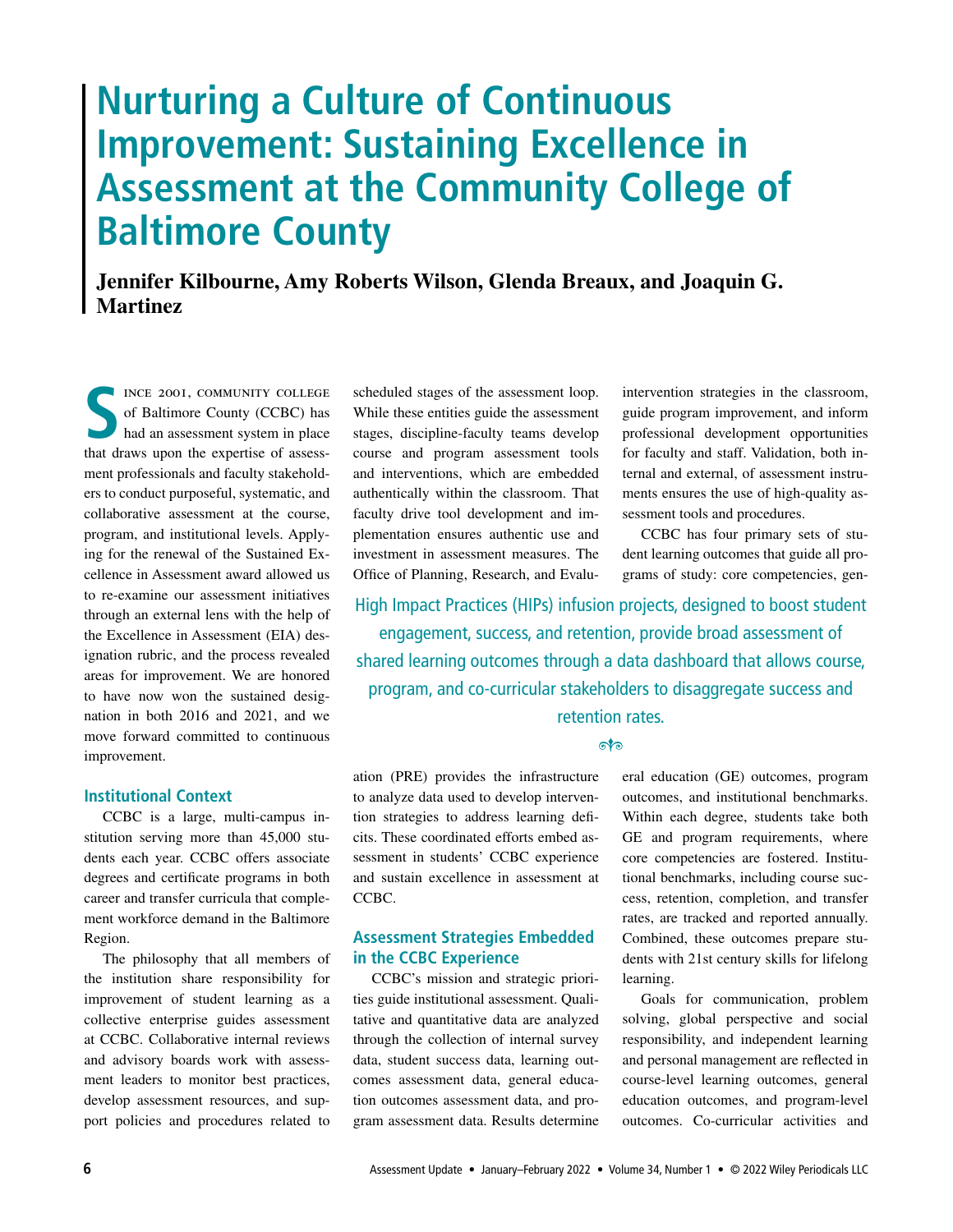High Impact Practice infusion projects facilitate the development of these core competencies. These shared learning outcomes form scaffolded infrastructure throughout students' academic and cocurricular experiences.

CCBC intentionally embeds program outcomes in program requirements to ensure students master learning outcomes upon degree completion. All GE courses utilize a common graded assignment that maps both GE and course-level learning outcomes and serves as an authentic assessment tool. On a three-year cycle, student artifacts are scored by trained faculty teams, PRE analyzes and reports data, and faculty teams develop interventions based on the data and plan the next assessment.

Furthermore, multiple targeted assessments work together to capture students' mastery of course, program, and co-curricular shared learning outcomes. Highly enrolled courses assess learning outcomes using faculty-developed and externally validated instruments in Learning Outcomes Assessment projects. Since 1999, CCBC has assessed 50 high-impact (highly enrolled, multi-section) courses through these projects. As a result, intervention strategies have been implemented to improve the learning experience for over 75,000 students.

In addition, academic programs are evaluated through a committee-driven program review process in a five-year cycle. Program review includes curriculum assessment as well as market feasibility analyses. CCBC's program review process uses curriculum mapping to identify and assess program outcomes within program-required courses. Program outcomes assessment projects ensure graduates are meeting outcomes required for entry into the workforce or transfer.

High Impact Practices (HIPs) infusion projects, designed to boost student engagement, success, and retention, provide broad assessment of shared learning outcomes through a data dashboard that allows course, program, and co-curricular stakeholders to disaggregate success and retention rates. While achievement gaps

persist at CCBC, they were significantly decreased in courses such as Biology I: Molecules and Cell (–20%), Fundamentals of Communication (–7%), and Introduction to Psychology (–11%) when HIPs were infused.

#### **Lessons Learned**

CCBC benefits from years of thoughtful engagement with assessment practices and policies. As we went through the Excellence in Assessment application process, we were able to examine our assessment infrastructure and processes through an external lens. The EIA scoring rubric was particularly helpful in framing not only the processes involved in assessment excellence, but also engaging the people. During the process we learned we have a robust, multi-level system that is inclusive of many stakeholders, but that some groups do not yet have a seat at the table and others are not included in information sharing. In particular, we learned students have not had a voice in the development and implementation of assessment practices. As a result, student representatives will begin to serve on the General Education Review Board. We also learned that greater integration between Instruction and Student Support Services is required to reap maximal benefit from assessment activities. A reorganization of the college will begin to break down these silos as both areas will now serve under CCBC's Provost, bringing quality learning to the forefront of our mission. CCBC recognizes the central, instrumental role that assessment plays in the life cycle of the academic enterprise. Therefore, we remain attentive to the iterative nature of our work on behalf of our students and appreciate the opportunity to provide

an update of the comprehensive institutional efforts as part of this designation.

#### **Recommendations**

CCBC's application for the renewal of the Sustained Excellence in Assessment award embraced the need for continuous improvement by examining our assessment initiatives. CCBC's data-informed decision-making is prevalent; however, institutions can become complacent without continual evaluation. This reapplication exercise pushed us to examine all aspects of our assessment model.

When applying for the EIA designation, think critically about the criteria and develop a plan to address each component of the application from the institution's perspective. Approaches to assessment are different and exciting. The EIA application is a place to highlight strengths and recognize opportunities for improvement. It is also essential to establish a team of assessment experts throughout the college as contributors. CCBC's Learning Outcomes Assessment Advisory Board, composed of faculty, staff, and administrators, guided our process of self-reflection.

While CCBC has been recognized by this esteemed designation, the journey of continuous improvement never ceases. We look forward to engaging faculty, staff, and students with these sustained efforts for an enriched student experience. ■

*Jennifer Kilbourne is the dean of curriculum and assessment, Amy Roberts Wilson is the Honors Program director and an associate professor of English and women's studies, Glenda Breaux is the senior director of Planning, Research, and Evaluation, and Joaquin G. Martinez is the provost and vice president of instruction at the Community College of Baltimore County.*

Have an idea for an article or special issue of *Assessment Update*? Let us know. Email the executive editor at [aupdate@iupui.edu](mailto:aupdate@iupui.edu) [www.wileyonlinelibrary.com/journal/au](http://www.wileyonlinelibrary.com/journal/au) or <http://assessmentinstitute.iupui.edu/>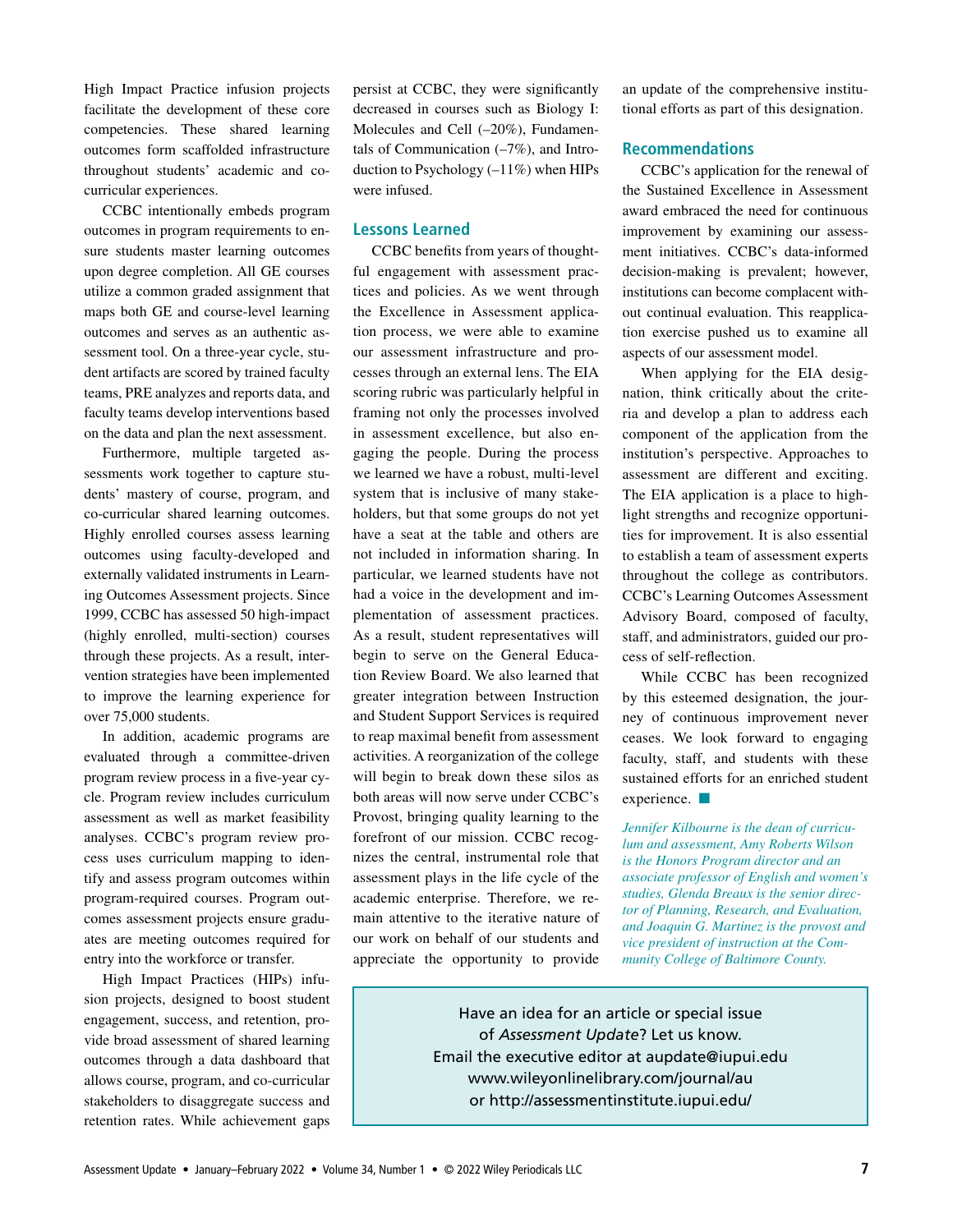# <span id="page-7-0"></span>**Broadening and Deepening a Campus Culture of Assessment at Cameron University**

**Karla J. Oty**

#### **Institutional Context**

**CAMERON UNIVERSITY (CU) IS A RE-**<br>
in southwest Oklahoma. CU is an<br> **COM** is an gional public university located open admission institution at the Associate in Applied Science level with minimal admissions requirements at the Associate in Arts, Associate in Science, and bachelor's degree levels. CU also offers a limited number of master's degrees in the professional areas of teaching, business, and psychology. In Fall 2020, CU's enrollment was 3,471 undergraduate students and 300 graduate students.

Assessment activities at CU began in annual year (AY) 1992–1993 for academic programs and in AY 2008–2009 for units in Student Services. Units have been added to the assessment process annually since AY 2011–2012. In AY 2020–2021, all academic programs and all but eight non-academic units participated in the formal assessment process. This sustained practice of assessment helped CU be selected to the inaugural class of Excellence in Assessment (EIA) designees and as a continued Sustained Excellence designee in 2021.

#### **Assessment Strategies**

At CU, the primary purpose of assessment is to use data to determine if student learning, engagement, and satisfaction is at the desired level and, if not, to develop action items to address shortfalls. CU's comprehensive system of assessment is managed by the Office of Institutional Research, Assessment, and Accountability (IRAA) and the Institutional Assessment Committee (IAC) and is overseen by the Executive Council (EC) of the University. IAC is comprised of 26 faculty and staff members including the vice president for academic affairs, the IRAA director, the

chair of the General Education Committee, the chair of the Developmental Education Assessment Committee, a Faculty Senate representative, and other members representing both programs and units.

Programs leading to a degree or certificate, general education, developmental education, and non-degree granting academic and non-academic units participate in the assessment process each year. Information for programs and units is entered into a software package to create an assessment report. Two members of IAC acting as peer

Programs leading to a degree or certificate, general education, developmental education, and non-degree granting academic and nonacademic units participate in the assessment process each year.  $\circ \lozenge$ 

reviewers and the appropriate supervisor use a PDF form to indicate elements that are addressed, provide written comments, and make a recommendation as to whether the program or unit would benefit from a roundtable discussion. The appropriate EC member determines whether the program or unit will participate in a roundtable; all programs and units participate in a roundtable at least once every three years. Each roundtable begins with the program or unit members answering questions about what they have learned from their assessment data and how they have used what they have learned to make improvements. The rest of the allotted time is spent discussing feedback, results of the assessment process, and suggestions for improvements. The flexibility of the scheduling of the roundtables ensures programs struggling with a particular part of the assessment process can participate in conversations each year to help them make progress,

substantive conversations about what was working well and what could be improved. The discussions were also meant to emphasize the role of IAC as peer reviewers providing advice and guidance, and not as individuals who were trying to find something wrong in the assessment report. There was also an added emphasis in encouraging faculty and staff to critically examine the data collected and to use the data to identify strengths and weaknesses. It was, and is, sometimes difficult to admit students may not be doing as well as would be desired on a particular measure, and the roundtable conversations provide a vehicle in which weaknesses in student learning, engagement, or satisfaction can be discussed in a non-threatening manner. The IAC peer reviewers share examples of approaches that they have tried in their program or that they have seen in other programs they have reviewed, which can lead to

while programs with a well-developed assessment process participate in round-

In 2010 the assessment process was changed in an attempt to shift the mindset away from compliance and toward one that would result in improvements of student learning, engagement, and satisfaction. The implementation of roundtables was intended to ensure there were

tables once every three years.

**Lessons Learned in CU's Assessment Journey**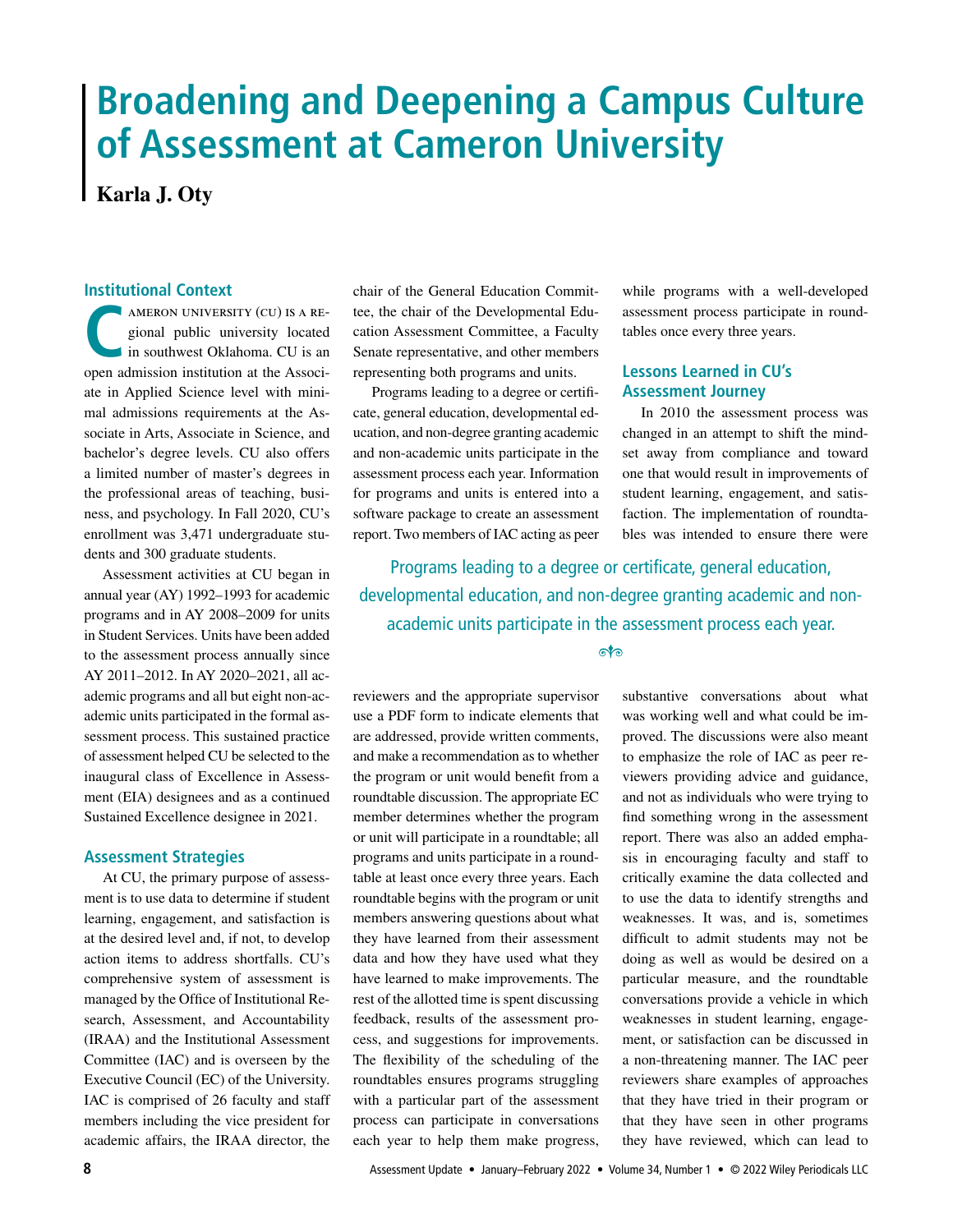a rich conversation on how to make improvements based on data. Although the process is not perfect, and there have been adjustments made along the way, the assessment culture at CU has changed dramatically over the last 10 years.

Other key lessons learned were that training, resources, and timely responses to questions were needed to help faculty and staff. The IRAA director conducts training sessions on the assessment software used for the assessment reports, provides an updated User Document each year, and hosts office hours. Each year IAC members undergo peer reviewer training before beginning their reviews, which helps the reviewers provide consistent, clear, and constructive feedback to the programs. Faculty and staff can send an email to assessment@cameron.edu with any questions or concerns they have relating to assessment; someone in the IRAA office responds within one business day.

CU also provides resources to assist programs and units participating in the assessment process to ensure the processes and methodologies for assessment reflect good practice. The chair of IAC conducts an annual campus-wide meeting to update and inform faculty and staff on the assessment process. Additionally, IAC hosts workshops to provide support for assessment topics. Workshops in the last 10 years include developing SLOs, rubrics, curriculum mapping, inter-rater reliability and content validity, online assessment strategies, data tables, and co-curricular assessment. In 2021–2022, members of IAC are making short videos on key assessment topics that will be available on demand. Over the last 10 years, additional funding has been available to offset costs associated with assessment, including external reviews of locally developed measures and rubrics for content validity, external experts to conduct workshops on assessment-related topics, and opportunities for faculty to participate in conferences related to assessment. The IRAA Office provides funds to purchase standardized assessment exams.

### **Recommendations to Other Institutions as They Consider the EIA Designation Application Process**

Although the writing of the EIA narrative for the application process can involve significant time and effort, we found the process to be meaningful and useful. The application process allowed us to reflect and articulate the improvements we have made as a campus and to help focus the discussion on what areas still need improvement. The provided rubric is especially valuable in preparing a successful application. We formed a smaller sub-committee to write the application narrative. This draft was then shared with the relevant committees and leadership to garner feedback and strengthen the application. One of the most challenging parts of the application was to include as much information as possible while still coming in under the word count of the application. Our most recent application was one word short of the limit! The feedback received from CU's successful Excellence in Assessment application in 2015–2016 helped guide improvements in the assessment process, and CU looks forward to using the feedback received this Fall from EIA to guide improvements over the next five years.

*Karla J. Oty is the director of Institutional Research, Assessment, and Accountability at Cameron University.*

# **Capella University's Journey Toward Sustained Excellence in Assessment**

*(continued from page 2)*

and on resumes to show employers their achievements.

#### **Lessons Learned**

Reflecting on challenges and implementing continuous improvements with our own assessment strategies is no different from the process we do on a regular basis. Here are a few of the lessons we have learned and are actively targeting for improvement:

1. *Closing the Loop:* One of our biggest challenges was "closing the loop" on our quality-improvement efforts. Each of our assessment strategies had wellconsidered, detailed processes laid out. However, we continued to struggle with the collection and tracking of the final decisions made toward

our continuous quality efforts. To address this challenge, we created best practices and expectations for documentation of improvement initiatives and a standardized tracking document. While still in the early stages, we have seen an increase in follow-through of action plans.

2. *Improved Communication and Visibility:* Many times, assessment work had been unknowingly duplicated or repeated due to lack of visibility and communication. In response, regular quarterly check-in meetings were established with all stakeholders of an academic program to ensure awareness of assessment efforts. Additionally, a centralized SharePoint site was created to house assessment efforts and is widely available to stakeholders. This has helped increase visibility of current assessment work and allows for previous efforts to be reviewed to help minimize redundancies.

3. *Evidence of Faculty Involvement:* Faculty involvement, both leading and contributing to our assessment systems, is part of our regular processes. However, we recognized there was not always clear tangible evidence of their involvement. As a result, we have prioritized taking thorough minutes in committee meetings and saving email correspondence as direct evidence of faculty involvement.

### **Recommendations to Future Applicants**

When considering the EIA designation application process, we recommend applicants:

*(continued on page 16)*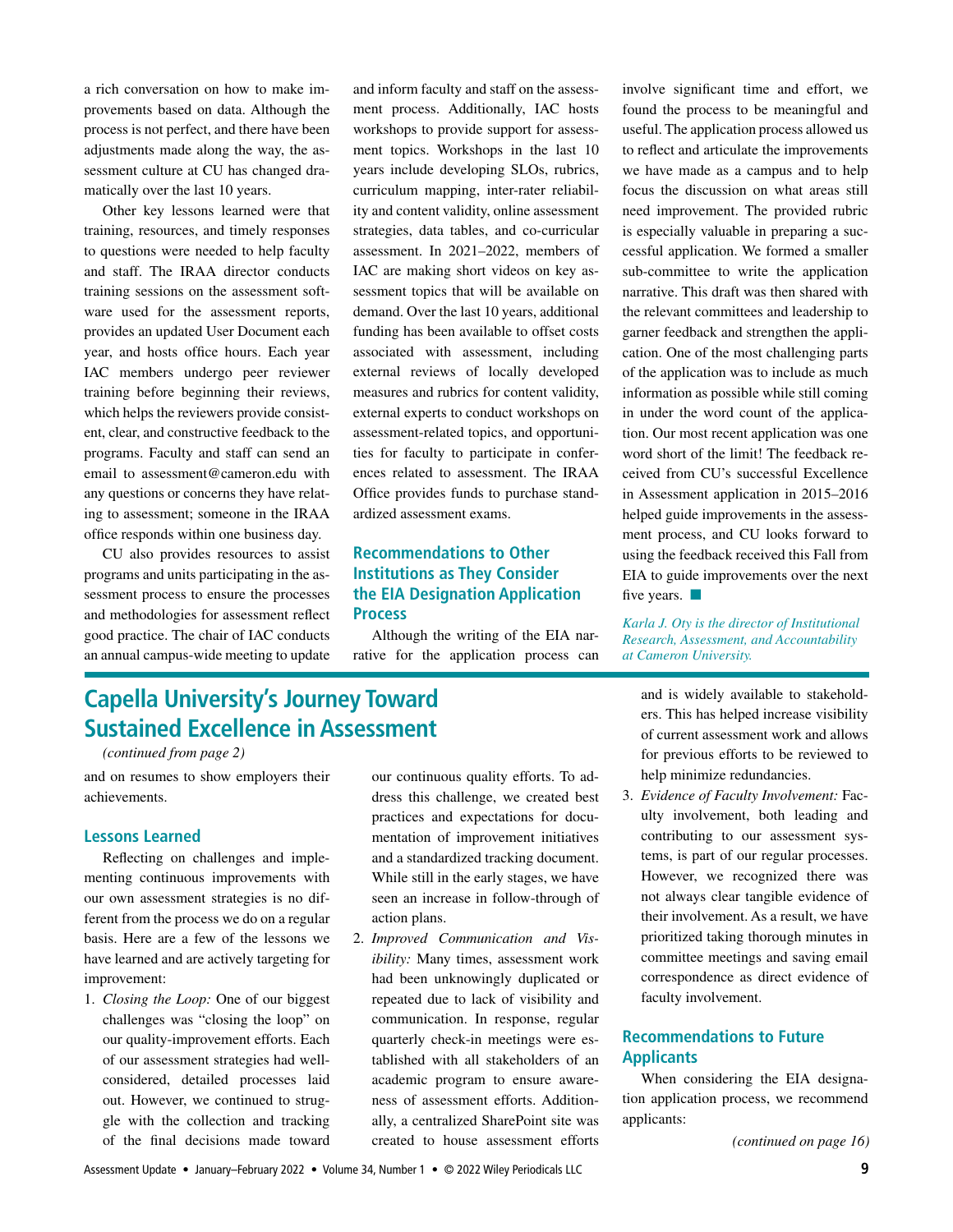# <span id="page-9-0"></span>**Transformative Principles Contributing to Whatcom Community College's Assessment Progress**

# **Anne Marie Karlberg, Tresha Dutton, Peter Horne, and Ed Harri**

#### **Institutional Context**

**WE HATCOM COMMUNITY COL-**<br>lege (WCC), in Bellingham,<br>Washington, served 7,400 stulege (WCC), in Bellingham, Washington, served 7,400 students in 2020–21. WCC offers transfer degrees, professional-technical degrees and certificates, Bachelor of Applied Science degrees, basic education, and community and continuing education courses.

In February 2008, the Northwest Commission of Colleges and Universities expressed "grave concern" that WCC did not have meaningful assessment processes linking data, analysis, and planning. With new leadership and faculty, WCC made critical and meaningful changes to its processes, developing sustainable assessment processes to support student learning and inform college planning. In 2007, WCC created a faculty outcomes assessment coordinator position with release time and, in 2008, hired a director for assessment and institutional research (AIR) to build an AIR office. These two individuals have worked together for the past 13 years. In its 2019 accreditation visit, WCC received no recommendations and three commendations, including recognition of "its widespread and systematic use of data for decision-making and improvement."

### **WCC's Guiding Principles for Outcomes Assessment**

The following principles are indispensable in guiding the outcomes assessment work at WCC to inspire and support conversations among faculty, staff, and students and to improve student learning.

WCC lives and breathes these principles that have transformed assessment.

- 1. Creating sustainable processes
	- a. Create simple, meaningful, and sustainable reports and processes: WCC limits report content to the most essential elements that encourage reflection and result in action (preferably 1–2 pages).
	- b. Start with invested faculty and staff: When WCC first developed assessment processes, it started with a

ideas, often results in more meaningful and substantial feedback and products. For example, when first developing rubrics, consider starting with the NILOA rubrics, rather than creating rubrics from scratch.

e. Develop a culture of institutional learning through action: WCC gathers enough information—rather than an exhaustive amount—at an appropriate level, to be able to take a logical next step and, then,

Invest in relationships across campus to build trust, solicit input and feedback, improve relevance and responsiveness, offer support, and increase receptivity.  $\circ \lozenge$ 

group of faculty volunteers who saw the long-term vision. WCC focuses on faculty who are motivated to create meaningful teaching and learning experiences and promotes opportunities for other faculty to join when they begin to hear the passionate conversations among their peers.

- c. Frame outcomes assessment results as a resource for continuous improvement and support: WCC makes it clear to faculty and staff that assessment results will not be used punitively.
- d. Start with a proposal and request feedback when creating new assessment-related processes: Starting conversations with the best available ideas, while encouraging critique and the emergence of new

learns from the experience. For example, WCC piloted a new core learning ability report with summer faculty to get a sense if the college was moving in the right direction in revising the process. This information was then immediately used in the fall by the outcomes assessment committee to guide their next steps.

f. Create support and incentives for faculty to participate: In addition to the faculty educational workshop incentives noted in the paragraph below, faculty professional reports, including course outcome reports, are contractually required annually of full-time and adjunct faculty. Embedding this work in the review cycle has created a systematized and valued element of the faculty review process.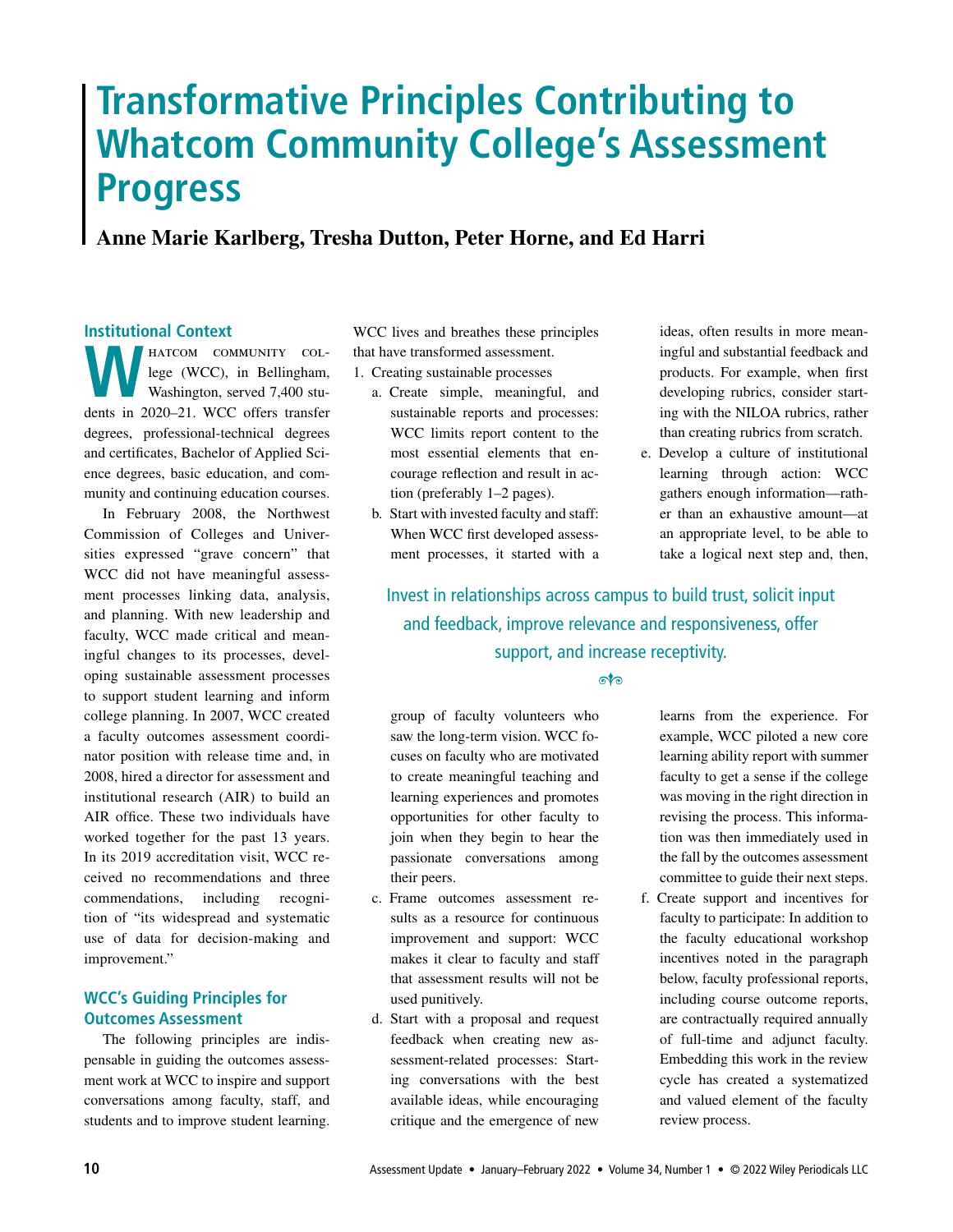- 2. Engaging in collaborative learning
	- a. Engage faculty and staff in peerdriven professional development opportunities to advance assessment work: WCC is committed to instituting transformational change by encouraging faculty and staff to use innovative, equity-driven strategies for student learning and assessment. To advance this effort, WCC engages faculty and staff in peer-driven professional development. Since 2011, WCC has offered faculty education workshops (FEWs) focused on teaching, learning, and assessment practice. Through these FEWs, which are 15-hour mini-courses, WCC established and institutionalized the foundational work of outcomes assessment and data-driven reflection. Initial FEWS were designed by AIR and focused on topics such as writing course outcomes; creating meaningful rubrics; and aligning course outcomes, teaching strategies, and assessments. Over time, an increasing number of faculty and staff developed FEWs, and WCC now offers about 13 [FEWs](https://bit.ly/31DY4qF)  annually, focusing on assessment, equity, student-centered pedagogy, and using student success data for improvement. As part of WCC's commitment to assessment and equity-driven pedagogy, full-time faculty completing FEWs receive permanent salary increases, and adjunct faculty are paid stipends. This investment has provided a huge incentive for participation in outcomes assessment and data-driven equity work and has reinforced the value of this work by faculty.
	- b. Routinely request feedback on processes and reports: For example, WCC includes a space on its reports for faculty and staff to suggest improvements to its reports and processes. The College then tries to integrate substantive suggestions. For instance, the faculty

reports Canvas page noted below resulted from a faculty suggestion on a program outcome report.

- 3. Providing transparent communication
	- a. Make outcomes assessment data and resources accessible on a public website: Since 2009, WCC has maintained a comprehensive public [AIR website,](http://faculty.whatcom.ctc.edu/InstResearch/index.htm) which includes a wealth of outcomes assessment, student success data, and educational materials and serves as a resource for faculty, staff, students, and the public. Maintaining resources in an easily accessible central location broadens engagement and participation in assessment efforts. Providing access to resources and transparency is central to WCC's assessment work.
	- b. Create a central place for faculty to submit reports: WCC has a faculty reports Canvas page centralizing all faculty assessment resources, reporting, and tracking.
	- c. Provide timely feedback to each faculty and staff member who submits an assessment report: Faculty and staff receive feedback on all reports submitted, to acknowledge the value of their work and appreciation for the time dedicated to creating the reports. The "next steps" identified by faculty in their course and program outcome reports are emailed to faculty during the quarter in which the information is relevant, reminding them of the great ideas generated when the initial reports were submitted.
	- d. Communicate assessment-related information in multiple forums and encourage conversations: In addition to communicating information via the website, professional development day, and other workshops, AIR staff routinely meet one-on-one and in small groups with faculty and staff to discuss assessment information. WCC tries to create spaces—at workshops, in meetings, or one-on-one—where

faculty and staff can reflect about outcomes assessment information and, together, consider possible next steps. Also, in 2018, AIR began sharing recent assessment results in short catchy monthly or quarterly emails to employees titled "[What's in the AIR](http://faculty.whatcom.ctc.edu/InstResearch/IR/AssessmentLearningTeachingResources/WhatsInTheAIR/WhatsInTheAIR.html)?" In spring 2020, AIR also began sending regular ["Assess-Minute"](http://faculty.whatcom.ctc.edu/InstResearch/IR/AssessmentLearningTeachingResources/Assess-Minutes/Assess-Minutes.html) emails to faculty communicating brief, relevant, and timely assessment, teaching, and learning resources.

e. Invest in relationships across campus to build trust, solicit input and feedback, improve relevance and responsiveness, offer support, and increase receptivity. When possible, respond to individuals requesting assistance through a phone call, in-person, or zoom, rather than through email.

### **Next Steps in WCC's Assessment Journey**

Embracing its guiding principles of creating sustainable processes, engaging in collaborative learning, and providing transparent communication, WCC is focusing on two major initiatives this academic year:

- 1. WCC's core learning ability process, which has been in place for the past eight years, is being revised by its outcomes assessment committee to increase the meaningfulness of the data and simplify the process.
- 2. WCC will be more proactive in engaging students in all assessment processes by forming an AIR student advisory group (with paid students), which will take WCC's assessment work to the next level, providing more systematic student input and feedback. ■

*Anne Marie Karlberg is the director for assessment and institutional research, Tresha Dutton is a professor of communication studies and faculty outcomes assessment coordinator, Peter Horne is a senior research analyst, and Ed Harri is the vice president for instruction at Whatcom Community College.*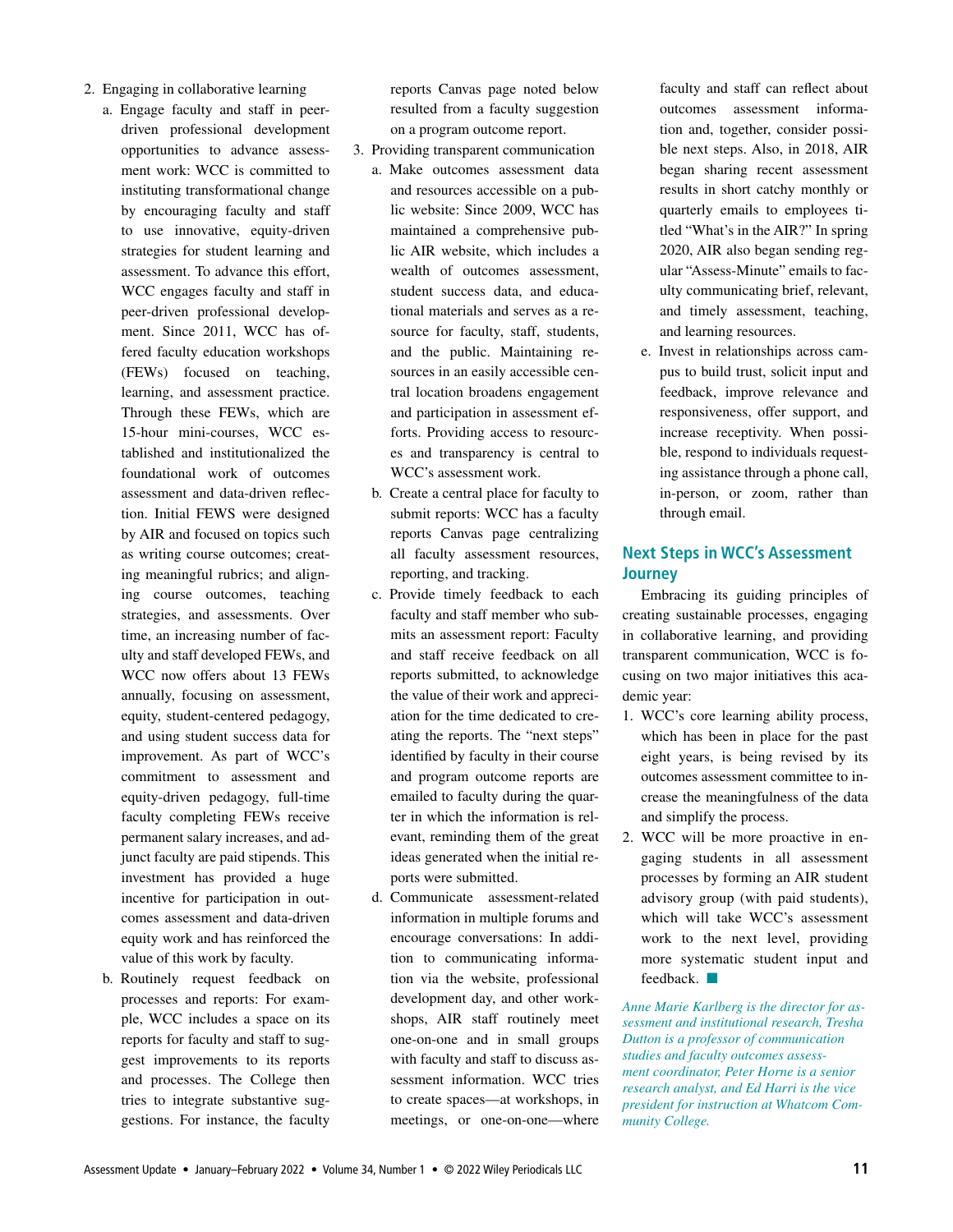# <span id="page-11-0"></span>**Sustaining a Culture of Assessment Excellence at IUPUI**

# **Susan Kahn and Stephen P. Hundley**

#### **Our Context**

**ITH 30,000 STUDENTS, 300+** programs (including undergraduate, graduate, and professional), more than 4,000 faculty members, and a budget of some \$1.7 billion, Indiana University-Purdue University Indianapolis (IUPUI) represents a unique and enduring partnership between Indiana's two major public universities. Formed in 1969 from an array of graduate and professional programs offered by Purdue and IU in Indianapolis, IUPUI built its undergraduate core within a non-traditional, decentralized framework. Degree programs are connected to either IU or Purdue and students receive degrees from one or the other, depending on the program. In addition, IU, our managing partner, was an early adopter of Responsibility-Centered Management, a budget model that supports the fiscal decentralization and independence of each budget unit. Given this history and context, academic cultures across the campus vary widely and top-down academic mandates are typically difficult to implement. For us, then, "excellence in assessment" arises from a *culture* of evidence-based teaching and learning informed by strategic and distributed leadership that vests assessment primarily at the program level.

In 2016, we were recognized as one of the inaugural recipients of the Sustained Excellence in Assessment designation, and we were pleased to receive this honor once again in 2021. IUPUI has created an enduring and pervasive culture of assessment and improvement for more than 30 years. Supporting this culture are an array of campus-wide resources, including a robust data infrastructure, a rich variety of professional development opportunities, and distributed assessment expertise.

Assessment and improvement are also strengthened by effective leadership and governance at the campus, school, and department levels.

At the undergraduate level, we envision students' educational experience as a coherent learning pathway, beginning with the First-Year Experience; advancing through general education core and elective courses, the major, and at least four validated "engaged learning" experiences; and culminating in a senior capstone experience. Ideally, these experiences combine and cohere, as students gain progressive mastery of both their chosen discipline and our institutional learning outcomes, known as the Profiles of Learning for Undergraduate Success ("the Profiles"), which incorporate both intellectual and personal growth.

Ongoing assessment, improvement, and evidence-based decision-making are essential to realizing this vision for all students. Thus, to qualify for inclusion in the general education program, courses must present evidence of student learning of one or more of the Profiles. All undergraduate degree programs have integrated the Profiles into degree-level learning outcomes, introductory courses, key courses in the major, and capstone experiences. Many have gone beyond this minimum requirement and aligned all courses, and even assignments, with the Profiles.

Because of IUPUI's decentralized structure and culture, we do not mandate specific assessment strategies, methods, or instruments; rather, we build capacity for assessment and improvement through professional development, collaborative campus-wide initiatives, and committees that engage in ongoing assessment work, discussion, and exchange. Annual unit assessment reports are reviewed through our campus-wide Program Review and

Assessment Committee (PRAC), and, collectively, enable us to gauge progress in student achievement of campus-wide learning outcomes.

#### **IUPUI's Conceptual Learning Framework**

To encapsulate the myriad instructional and assessment activities taking place across IUPUI, our conceptual learning framework depicts how we intentionally develop, implement, and align campuswide efforts to promote student learning. At IUPUI, we prepare graduates for a variety of post-degree roles and contexts. Some of these broad outcomes include demonstrating civicmindedness, finding employment, engaging in lifelong learning, pursuing graduate and professional education, thriving in a diverse and global world, and remaining connected to us as alumni. Students participate in a variety of purposeful learning experiences on their pathway to graduation to prepare them for a dynamic, meaningful, and resilient future.

As noted, the Profiles are IUPUI's institutional-level student learning outcomes (SLOs). All our learning activities intentionally prepare students to be *communicators*, *problem solvers*, *innovators*, and *community contributors*—learning outcomes we desire of all our graduates, regardless of major. They are cascaded and aligned throughout IUPUI. Programlevel SLOs represent specific learning achievement required of graduates in individual degree programs. These reflect the various disciplinary ways of advancing our broader institutional SLOs. Courseand activity-level SLOs are the individual contexts in which learning occurs. These include academic courses, along with experiential, community, global, and cocurricular learning opportunities involving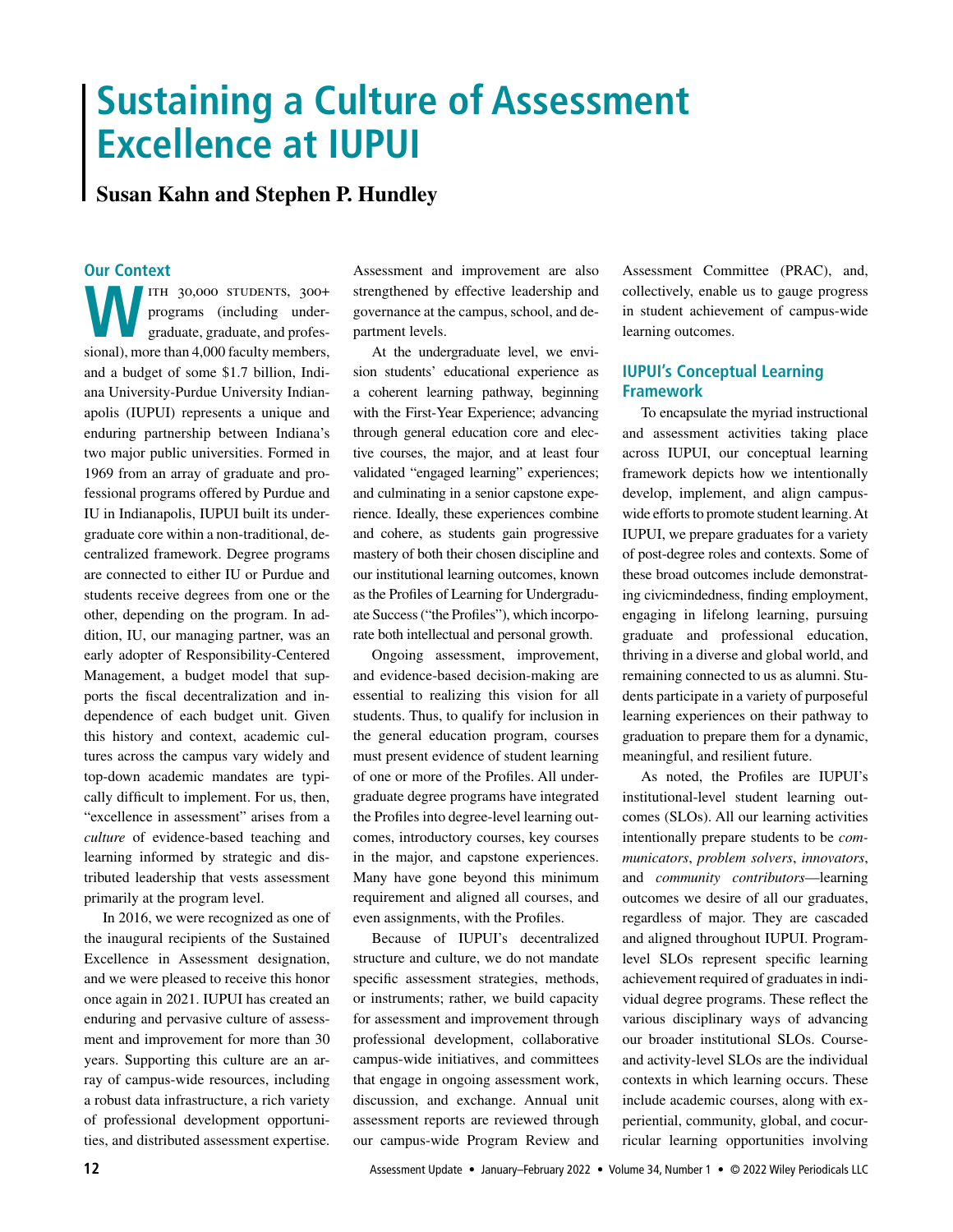on- and off-campus partners. The Profiles and program-level SLOs get introduced and/or reinforced in these learning experiences. Finally, assignment-level SLOs include specific interventions and assessments designed to implement course- and activity-level goals for learning. These also give students plentiful opportunities to demonstrate competence related to the Profiles and program-level learning goals.

Undergirding these activities is IU-PUI's mission, vision, values, and strategic plan. Our #1 strategic plan goal is to promote undergraduate student learning and success. In addition to academic affairs, student affairs, and the academic units, a host of offices and committees engage in distributed leadership to support our efforts, including: PRAC; Center for Teaching and Learning; Planning and Institutional Improvement; Institute for Engaged Learning (IEL); Student Experience Council; Institutional Research & Decision Support (IRDS); Undergraduate Affairs Committee; Division of Undergraduate Education; and Office of Community Engagement. Several processes and tools enable faculty, staff, students, and other stakeholders to facilitate and document student learning and assure our ongoing commitment to quality. Processes include degree proposals, periodic general education and program reviews, strategic plan and PRAC reports, and accreditation activities. Tools such as our Learning Management System, The Record (IUPUI's version of a Comprehensive Learner Record), ePortfolios, degree maps and audits, and transcripts all support and encapsulate student achievement of learning at IUPUI.

#### **Recent and Ongoing Priorities**

Since 2016, IUPUI has focused evidence-informed improvements in five high-priority areas that advance our strategic plan goal of promoting undergraduate learning and success:

1. *We developed capacity to disaggregate data to highlight needs and uncover equity gaps among various populations.* Robust data infrastructure in IRDS enables campus-, unit-, and

program-level decision-makers to access context-specific student data to identify and address equity gaps. We also provide professional development to enhance decision-makers' ability to understand and respond appropriately to assessment data.

- 2. *We focused on holistic learner support.* Enhanced collaboration and coordination across campus-level units enabled implementation of needed improvements: expanding Bridge and the other programs above; increasing capacity in Counseling and Psychological Services; expanding resources to address student financial, housing, and food insecurity; and organizing scattered services into a comprehensive Center for Transfer and Adult Students.
- 3. *We reorganized our work on High Impact Practices (HIPs).* The creation of IEL brought campus offices leading HIPs under one organizational umbrella. This realignment enables us to promote fidelity, equity, and scalability of HIPs and to integrate HIPs engagement into guided, coherent educational pathways.
- 4. *We pursued a strategic equity agenda.* These efforts have included a holistic, test-optional admissions process designed to broaden access for historically underserved students; updated promotion and tenure guidelines that recognize and reward faculty achievements that enhance equity and inclusion; and professional development on culturally responsive instructional and assessment approaches.
- 5. *We disseminated our assessment work, strengthened our reputation for assessment leadership, and advanced assessment as a field.* Along with organizing the Assessment Institute in Indianapolis and producing *Assessment Update* both sites for disseminating IUPUI assessment work—campus assessment leaders implemented the podcast series *Leading Improvements in Higher Education*, and produced a volume, *Trends in Assessment*, that draws on Institute tracks to discern new and emerging assessment trends and issues.

#### **Reflection and Conclusion**

Three decades of sustained effort have enabled IUPUI to establish and maintain a flourishing assessment culture. Special strengths include:

- Abundant opportunities for professional development in assessment.
- Widespread understanding of the importance of ongoing assessment and improvement.
- Knowledgeable leadership for assessment.
- Distributed assessment expertise at the institution, school, and program levels.
- Varied approaches to assessment among our diverse academic units, enabling assessment to reflect unit missions and disciplinary standards of evidence, thus supporting sustainability of assessment.
- A reward structure that recognizes assessment achievements and leadership.
- Significant contributions to the development of the assessment as a field. Finally, our goals for the future include:
- Continue implementing the Profiles and promoting "whole student" development through use of authentic assessment approaches.
- Expand the number of experiences included in The Record, based on evidence of student learning of the Profiles.
- Implement a campus-based assessment award to complement the Trudy W. Banta Lifetime Achievement in Assessment Award conferred at the Assessment Institute.
- Continue to broaden stakeholder engagement in assessment and improvement.
- Continue promoting increased campus assessment capacity through professional development.
- Enhance IUPUI's national leadership role in developing the assessment field.
- Continue to sustain excellence in assessment. ■

*Susan Kahn is director of planning and institutional improvement initiatives (retired) and Stephen P. Hundley is senior advisor to the chancellor and executive editor of* Assessment Update*, both from IUPUI.*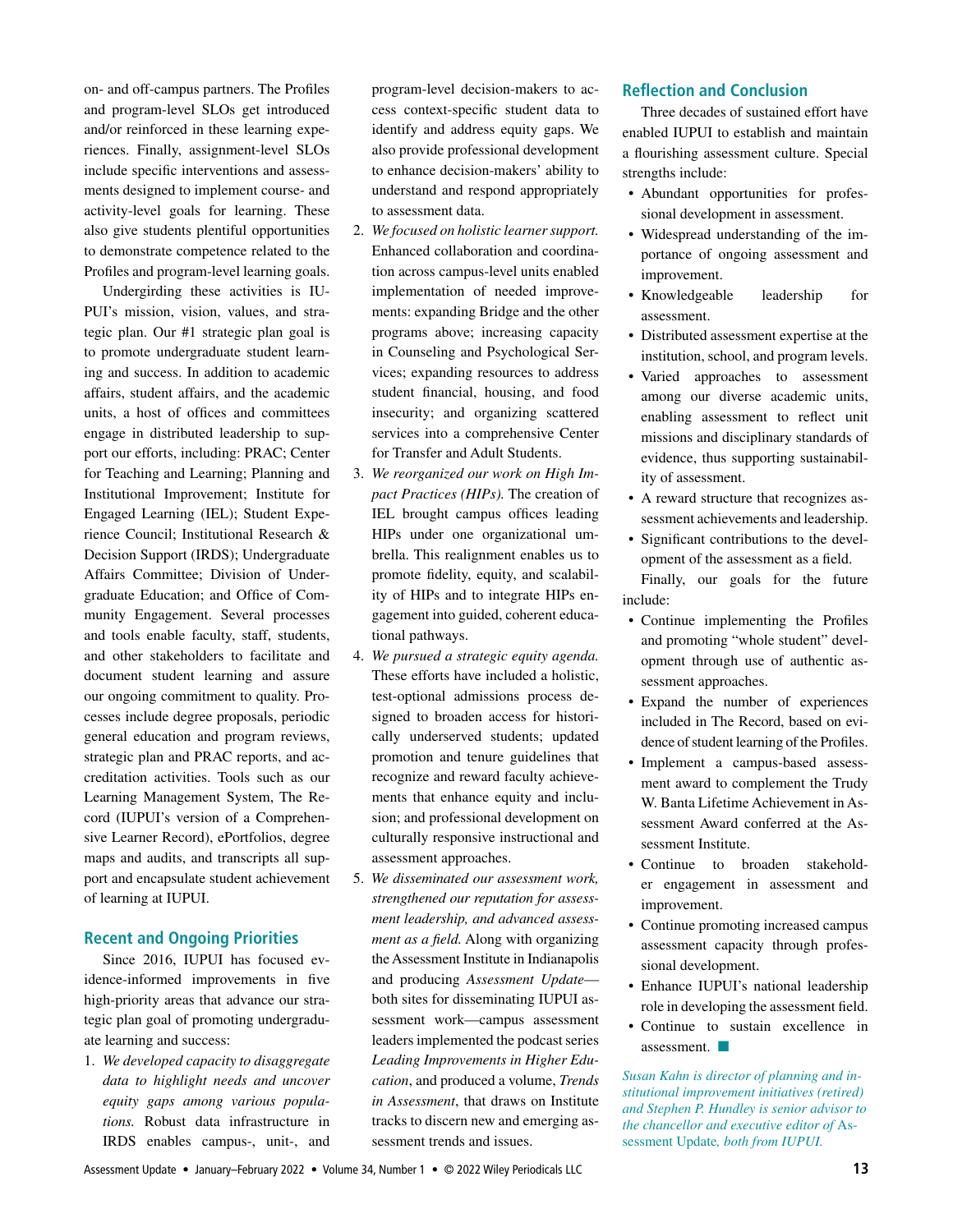

# NILOA Perspectives *What's Next for the Excellence in Assessment Designation*

#### **Gianina Baker and Kate Drezek McConnell**

#### **Context**

**THE EXCELLENCE IN ASSESSMENT**<br>
(EIA) Designation was intro-<br>
duced at the Association of<br>
Public and Land Grant Universities in HE EXCELLENCE IN ASSESSMENT (EIA) Designation was introduced at the Association of 2016 under Peter McPherson's leadership and Teri Hinds' direction. Jointly sponsored by VSA Analytics, the Association of American Colleges & Universities (AAC&U), and the National Institute for Learning Outcomes Assessment (NILOA), the EIA Designation has evolved since its original release. Each year, we, the co-sponsoring organizations, get a chance to take stock of what we've learned from the current class of designees, hear feedback on the process from our expert reviewers as well as prior designees, and discuss the future of the Designation. In this NILOA Perspectives column, we celebrate our 2021 EIA Designation class, reflect on the past five years, and share an announcement with readers.

## **2021 Excellence in Assessment Class**

First, congratulations to our 2021 EIA Designees! The 2021 class includes five Sustained Excellence in Assessment Designees—Cameron University, Capella University, the Community College of Baltimore County, IUPUI, and Rose-Hulman Institute of Technology all of which earned either Excellence or Sustained Excellence Designations in 2016. We are also excited to welcome two new Excellence in Assessment Designees—California State University-East Bay and Whatcom Community College—which now increases our total to 41 EIA Designees!

Particular to this year's class is their collective commitment to transparency

in the assessment of student learning. From implementation of solid, mature assessment infrastructures to intentional involvement of internal *and* external stakeholders to evidence of thoughtful, reflective data discussions, these institutions' processes affirm that there is no one right way to do assessment, as they were able to write balanced, organized, and cogent narratives. These institutions, along with previous designees, continue to serve as models of scaled, aligned assessment practice.

our collective sense of excellent praxis Designee institutions overcame challenges in a time of rapid change and inequity during the pandemic, demonstrating they are true exemplars in higher education assessment practice.

#### $\circ \lozenge$

This year's class literally weathered the storm that is COVID-19. We, the cosponsoring organizations, questioned if the institutions would be able to write a cohesive narrative and have active participation and support from staff so as to not divert from their priorities in a time of rapid change and inequity during the pandemic. Designee institutions overcame challenges in a time of rapid change and inequity during the pandemic, demonstrating they are true exemplars in higher education assessment practice.

#### **EIA Designation Changes Through the Years**

Just as institutions practice continuous improvement with their institutional processes for assessment, we too engage in a robust evaluation of the process through which we bestow institutions the EIA Designation. Over the years, we made several improvements to the application process, the application itself, as well as the evaluation rubric. For in assessment, including expanding key stakeholders to include community partners and community-based organizations; emphasizing the importance of educating the whole student by adding co-curricular and unit-level assessment to the application and the rubric; and finally, providing institutions ample space within the application to address how they were connecting assessment of student learning and success and equity.

example, we experimented with using weighting multipliers after the first year of the EIA Designation, but ultimately decided to remove them based on several conversations with reviewers, applicants, and designees. We worked diligently to clarify the language of the application and added additional detail to our scoring instructions so reviewers could more easily score applications. Most importantly, we worked to ensure the application and scoring criteria truly reflected

Collectively, the co-sponsoring organizations worked to steady the EIA Designation process, despite staff turnover at each of our respective organizations. We have worked to promote the process and Designees through our various channels, provided opportunities to celebrate each Designee, and we continue to answer questions as institutions seek the Designation.

Most recently, with a variety of conversations and deep discussions about what the EIA Designation is and what it means to applicants, previous designees,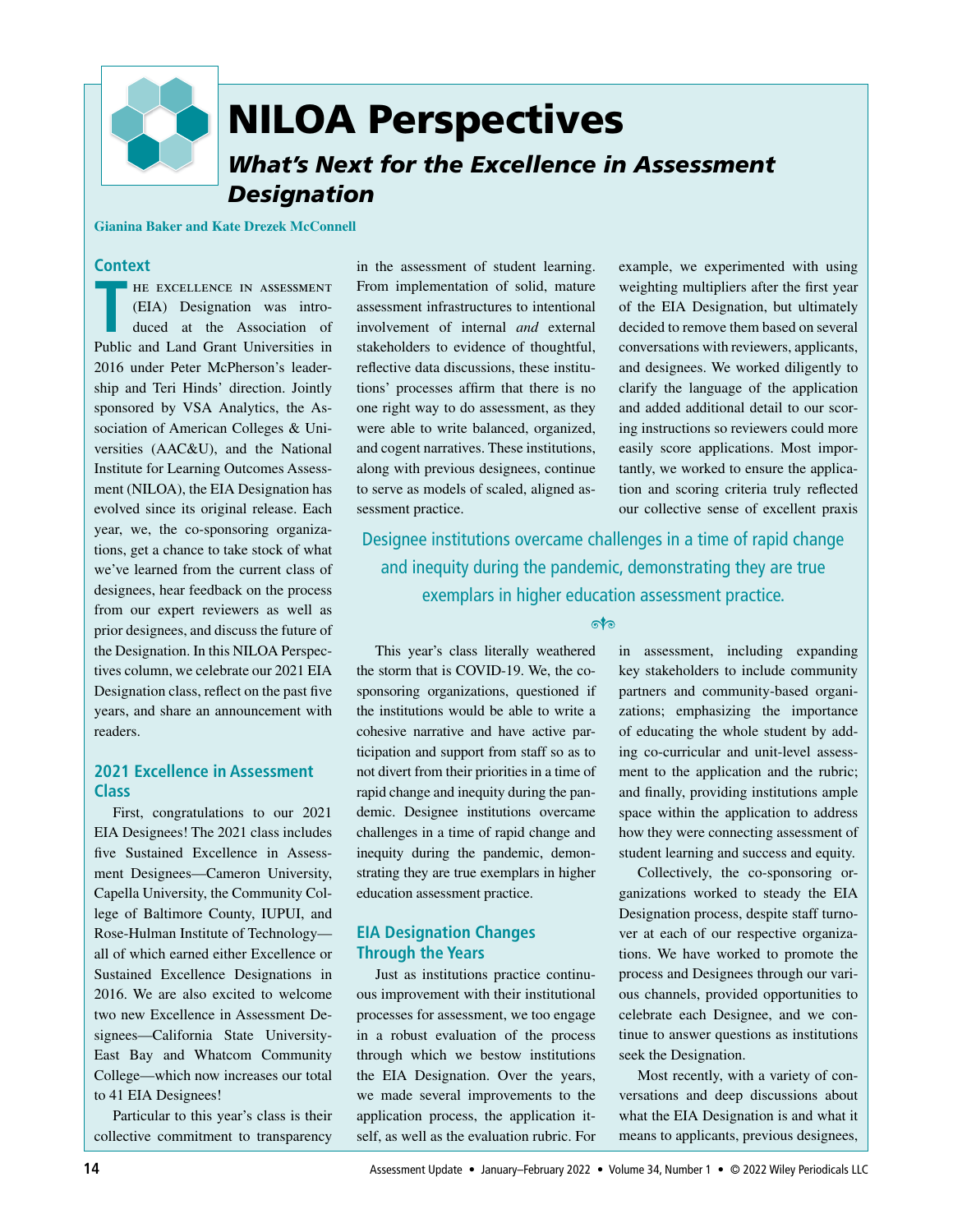reviewers, co-sponsors, endorsers, and the assessment community writ large, we recognize that to ensure relevance the EIA Designation needs to evolve.

#### **What's Next?**

NILOA is now going through its own transitions, and we, too, need to acknowledge change. In response to these changes, AAC&U, a long-time collaborator on the EIA, will take on stewardship of the award beginning in January 2022. Under the leadership of Kate Drezek McConnell, Vice President for Curricular and Pedagogical Innovation and Executive Director of VALUE, AAC&U will engage the broader assessment community in a robust and reflective evaluation of the EIA Designation's mission, processes, and outcomes in order to identify areas of excellence within the current protocols as well as opportunities for change, growth, and enhancement. Drawing on its history of community engagement and crowdsourcing within the higher education community, AAC&U is excited to embark on this

important work. You can expect a call to engage in this process in the near future.

At AAC&U, we believe now is the right moment for further reflection, review, and possible enhancement of the EIA designation. As we work to ensure the long-term viability and relevance of the EIA designation, there are questions we will continue to ask of ourselves and of the designation, from deciding whether or not there should be additional levels (e.g., a "Rising to Excellence" or "Honorable Mention" for those institutions who were told to resubmit their application) to addressing the dynamic tension between articulated and enacted assessment practices, along with demonstrated results of these processes. These questions and more will assist in our evaluation of the EIA process and help decide the path forward.

#### **Final Thoughts from NILOA**

NILOA has shepherded the EIA process through its many changes, and while it is tough to let go of the reins, we are excited for EIA's future. We know and trust it is in the good hands of AAC&U, and we look forward to assisting where needed. We want to recognize the hard work of our expert assessment reviewers in providing feedback to institutions that applied each year.

And most of all, we want to thank the 41+ institutions that have applied and made the EIA Designation what it is today. As we continue to highlight and celebrate your excellence in assessment, we hope to have earned your trust and friendship. For those of you with whom we have interacted over the past few years discussing and lifting up your excellent assessment practices, it was our pleasure. ■

*Gianina R. Baker is the acting director of the National Institute for Learning Outcomes Assessment and the associate director for evaluation, learning, and equitable assessment in the Office of Community College Research & Leadership at the University of Illinois Urbana-Champaign; and Kate Drezek McConnell is the vice president for curricular and pedagogical innovation and executive director of VALUE at AAC&U.* 

# **Peer Review in Assessment and Improvement: An Overview of Five Principles to Promote Effective Practice**

#### *(continued from page 3)*

place within learning experiences at the course, program, and institutional levels. We will discuss Principle #1 in greater detail in Volume 34, Number 2.

### *Principle #2***: Value the multitude of perspectives, contexts, and methods related to assessment and improvement**

Peer review processes require an understanding of how perspectives, contexts, and methods support assessment and improvement activities. *Perspectives* in peer review include those of reviewers, stakeholders, and decision-makers. The value of peer review is often maximized by leveraging and incorporating feedback from multiple peer reviewers,

including internal colleagues, external subject matter experts, community members, and other important constituents of the activity undergoing review. Stakeholders include administrators, who may sponsor the peer review process; faculty and staff of the activities involved in the peer review process; students and alumni who are often direct beneficiaries of learning interventions; and partners, including those on-campus or elsewhere, who make specific learning contributions. Decision-makers are individuals at various levels who lead and champion the work being peer reviewed and are often able to affect change as an outcome of feedback received from reviewers. *Contexts* for peer review in assessment and improvement include both the type and scope of activity undergoing peer review and its placement in the activity lifecycle, along with the institutional culture for assessment and improvement, the motivations for peer review, and how outcomes from peer review processes are used. Finally, *methods* employed in the peer review process are often informed by the goals and scope of the activities being reviewed. Such methods may include a blend of direct, indirect, quantitative, and qualitative approaches to data gathering; use in-person, virtual, hybrid, or independent review of artifacts; involve observations, interviews, focus groups, and document analysis; rely on individual or team judgements; and range from highly prescribed/structured to highly emergent/ semi-structured review processes. We will discuss Principle #2 in greater detail in Volume 34, Number 3.

*(continued on page 16)*